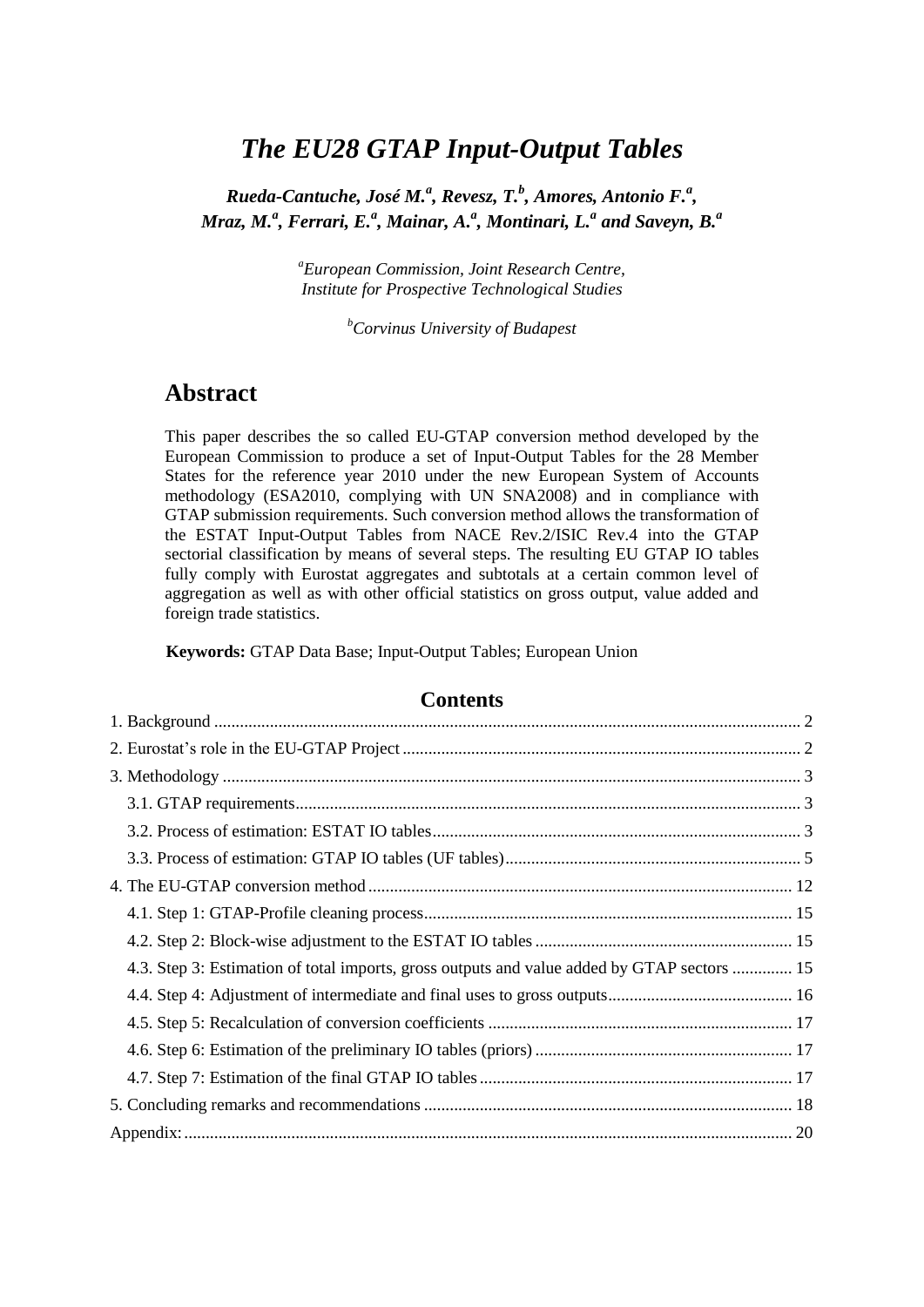## <span id="page-1-0"></span>**1. Background**

The European Commission (EC) is presently working on the so called EU-GTAP Project, which aims to ensure that the Commission bases its trade modelling analysis on the most reliable and recent Supply, Use and Input-Output tables as inputs to its modelling tools, mainly the GTAP database. Bearing this in mind, the main outcome of this project is the submission (to GTAP) of a set of Input-Output (IO) Tables for the 28 Member States for the year 2010 under the new European System of Accounts methodology (ESA2010/SNA2008) and in compliance with GTAP submission requirements (Huff et al, 2000).

With such purpose, we have used the most recent ESA2010 Eurostat's Supply, Use and IO Tables (with NACE Rev.2 / CPA 2008 resolution) for 2010 and for each Member State (EU28) to make the conversion from NACE/CPA classification into the GTAP classification. The final IO database is expected to be delivered to GTAP by the end of June 2016. For missing countries, we have followed a set of good practice guidelines developed by Eurostat and the EC's Joint Research Centre (Rueda-Cantuche et al, 2013) and, wherever necessary,wehave also projected missing IO tables using an adapted version of the EURO method (Eurostat, 2008). Those guidelines have already been endorsed by the EU Member States through the regular meetings of the Eurostat Technical Group on the Consolidation of European Supply, Use and Input-Output Tables. The IO tables to be delivered to GTAP will include matrices of domestic and import flows distinguishing between intermediate and final uses by activity.

As supplementary tasks, the EU-GTAP Project will investigate the differences in Supply and Use tables for 2010 between the last two European accounting systems (ESA95 and ESA10). Besides, the project will also provide fully-fledged matrices of Taxes less Subsidies on Products that may be split, depending on data availability, into: Value Added Tax; Other taxes on products (excises), excluding import tariffs; Import tariffs, Subsidies on agricultural products; and Other subsidies on products. However, these two tasks fall beyond the scope of this paper and will be reported separately.

## <span id="page-1-1"></span>**2. Eurostat's role in the EU-GTAP Project**

The Project counts with the support of Eurostat on the quality of the European Statistics used. They have provided the most recent IO tables available by March 3, 2016 (see details by countries in section 3). Moreover, not only have we used the most recent Eurostat data (IO tables) but we have followed the Eurostat's good practice recommendations for the estimation of missing IO tables (Rueda-Cantuche et al, 2013). Eurostat has been consulted throughout the different stages of the Project. However, in order to assess correctly the role of Eurostat in the EU-GTAP Project, it is important to separate the resulting final GTAP IO database (obtained through the EU-GTAP conversion method) from the original input statistics (IO tables and Supply and Use tables) provided by Eurostat.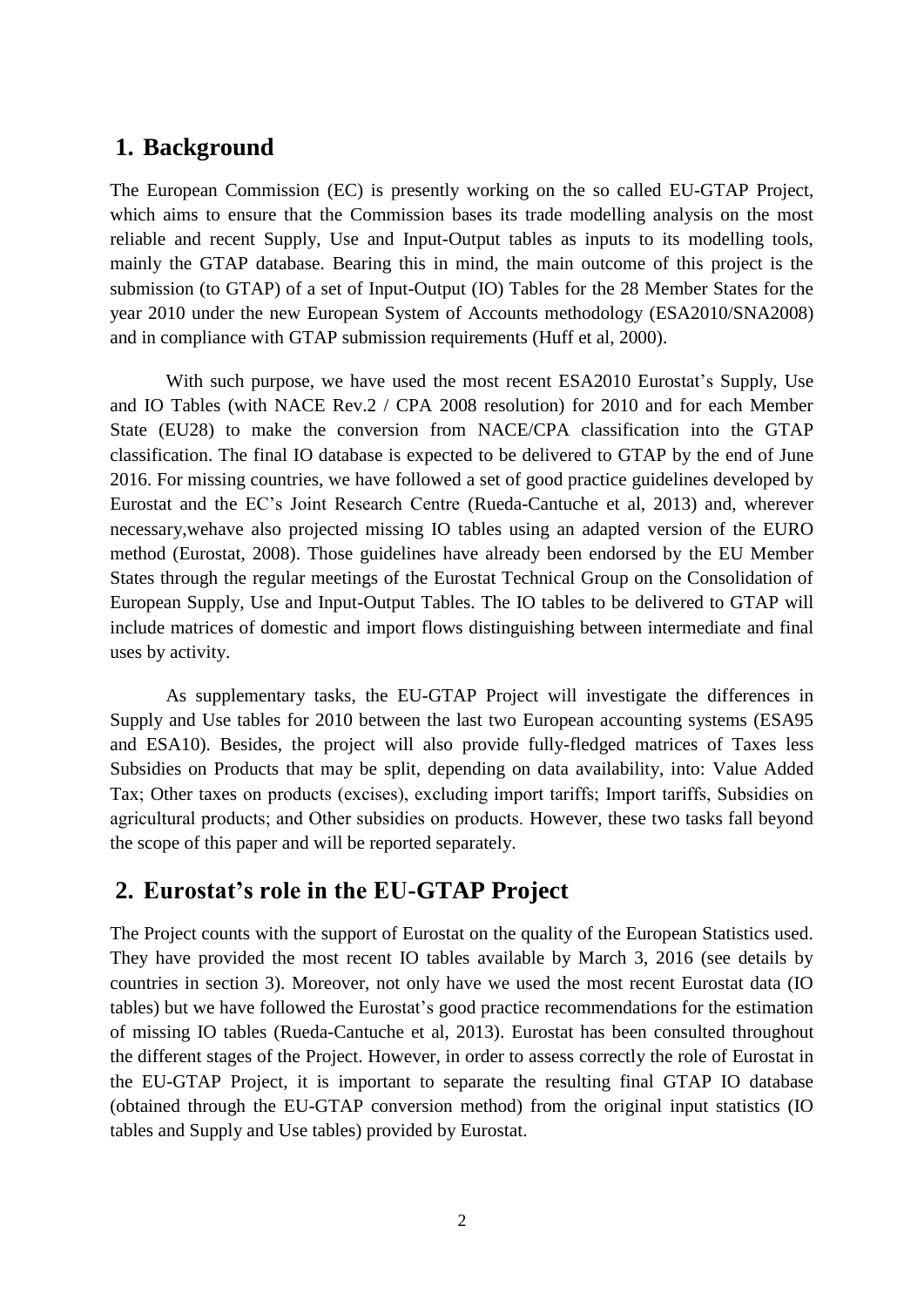# <span id="page-2-0"></span>**3. Methodology**

This section introduces the GTAP requirements for the outcome of the EU-GTAP Project (Section 3.1) and describes the main features of the processes of constructing the missing ESTAT Input-Output Tables (Section 3.2) and the GTAP Input-Output Tables (Section 3.3). This section basically describes how we make sure that the most recent updated Eurostat data and methods are incorporated in the results of the Project.

### <span id="page-2-1"></span>**3.1. GTAP requirements**

The main objective of the EU-GTAP Project is twofold: the Input-Output Tables produced must be in line with GTAP requirements and must include the most recent updated Supply, Use and Input-Output Tables (and methods) from Eurostat.As regard the compliance with GTAP requirements, Huff et al (2000) describe the requirements of the Input-Output databases contributions. They refer to the following aspects:

- a) The construction of Input-Output tables (Huff et al, 2000, section 2)
- b) The product breakdown should match GTAP sectorial classification and the IO table should have GTAP's format (Huff et al, 2000, sections 3 and 4)
- c) Treatment of imports (Huff et al, 2000, section 5)
- d) Checking accounting identities and non-negativity (Huff et al, 2000, section 6)
- e) Reporting data sources and problems encountered should be included into
	- documentation (Huff et al, 2000, section 8)

In line with these requirements, the final dataset will consist of a set of IOTs for the 28 Member States for 2010 in the new ESA2010/SNA2008 and the GTAP classification, to be delivered by June 2016. In particular, this submission will correspond to the so called UF tables (strictly IO tables with a distinction between domestic and import uses) and UP tables (IO tables plus Taxes less Subsidies on Products). A final report will be written describing the methodology, data sources and problems encountered, of which its final version will also be submitted by the same date.

#### <span id="page-2-2"></span>**3.2. Process of estimation: ESTAT IO tables**

The Regulation (EU) No 549/2013 of the European Parliament and of the Council of 21 May 2013 on the European System of National and Regional Accounts in the European Union implemented the European System of National Accounts (ESA 2010). This regulation determines the methodology to be used for the compilation of national accounts data to be submitted to Eurostat, as well as the data transmission programme. The transmission of data related to the Supply, Use and Input-Output Tables (SUIOTs) from the Member States and EFTA countries is defined in this regulation (annual for Supply and Use Tables and fiveyearly for Input-Output Tables).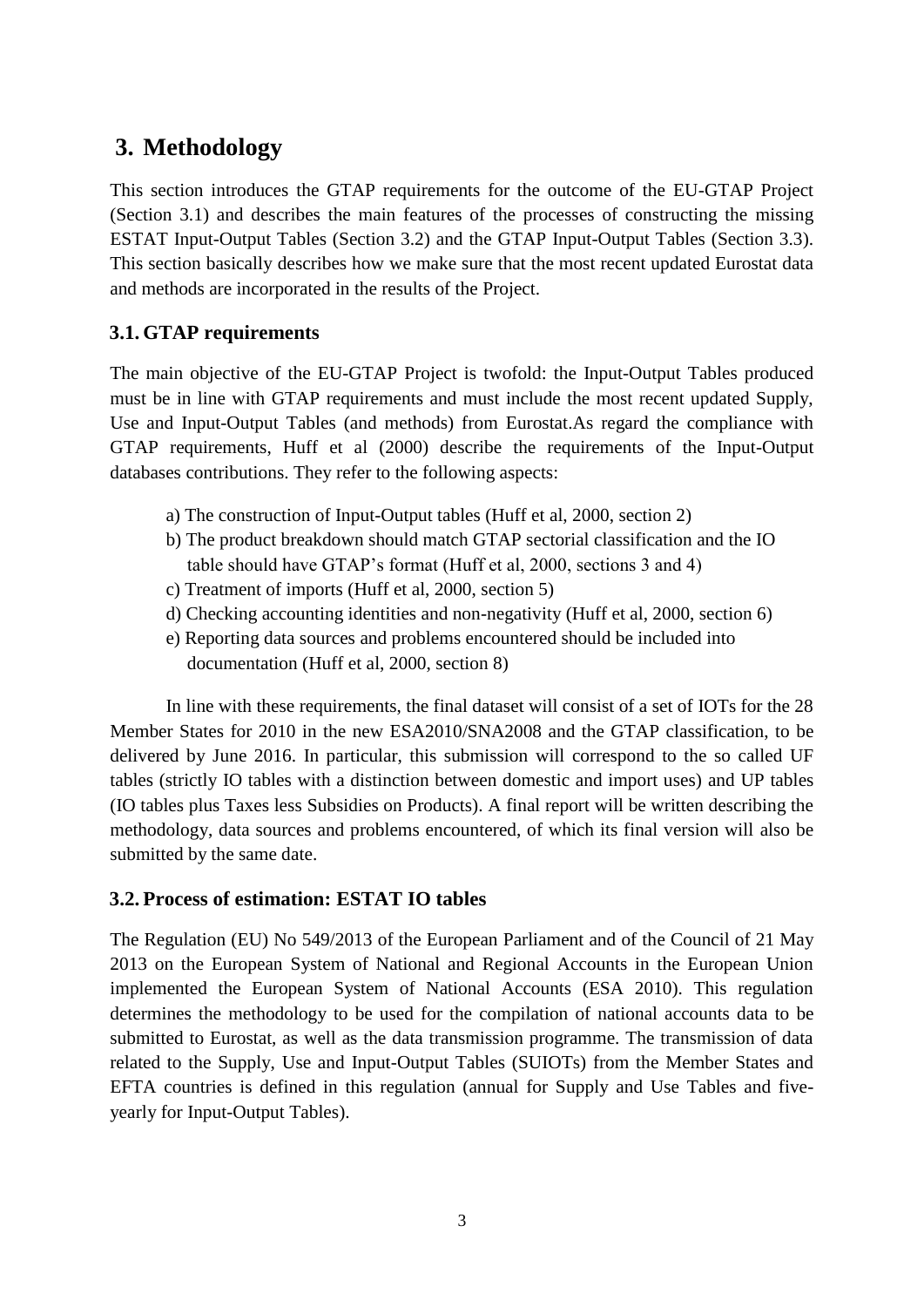The European System of National and Regional Accounts (ESA 2010) is the newest internationally compatible EU accounting framework for a systematic and detailed description of an economy (it follows closely the SNA2008). ESA 2010 was published in the Official Journal on 26 June 2013 and it was implemented as from September 2014; from that date onwards the data transmission from Member States to Eurostat follows ESA 2010 rules. The ESA2010 Transmission programme (TP) of data describes the programme of national accounts data delivery within the framework of the new ESA 2010, as defined in Annex B of the Council Regulation (EU) No 549/2013 of the European Parliament and of the Council of 21 May 2013 (cf. also Article 3 of this regulation).

The ESA2010 TP establishes that Member States must deliver on an annual basis Supply Tables at basic prices, including a transformation into purchasers' prices and Use Tables at purchasers' prices; and on a five-yearly basis (for reference years ending in 0 or 5) Input-Output Tables at basic prices. With the new ESA2010 TP, the following five additional tables at current prices must also be delivered starting from the reference year 2010 onwards:

- Use table at basic prices;
- Use table for domestic output at basic prices;
- Use table for imports at basic prices;
- Table of trade and transport margins;
- Table of taxes less subsidies on products

This project therefore relies on the submissions of the EU Member States and estimates the missing IO tables using as much as possible official statistics and the Eurostat and the EC's JRC expertise coming from their current and past experience in the construction of the EU and euro area consolidated SUIOTs (Rueda-Cantuche et al, 2013 and Eurostat, 2008).

The process of construction of the IO (UF) tables is therefore different depending on the available information (Figure 1). Wherever official product by product IO tables were available with a proper distinction between domestic and import uses, we have directly transformed them into the GTAP classification. But the most demanding task was to produce IO tables out from official Supply and Use Tables (SUTs) at basic prices. Indeed, although there were official SUTs available for some countries, it was not the case for others. In such cases, we adopted the good practice guidelines developed by the EC's JRC for Eurostat (Rueda-Cantuche et al, 2013) and an adapted version of the so called EURO method (Eurostat, 2008) for the estimation and projection of SUTs, respectively. Compared with other projection methods like those using cross-entropy functions or the minimum information loss principle, the EURO method has the advantage of assuming the Leontief input-output model to make the projections, rather than minimising the distance between the resulting table and the initial one. Further details on the methodology can be found in previous reports of the Project (Rueda-Cantuche et al, 2015, pp. 10-20)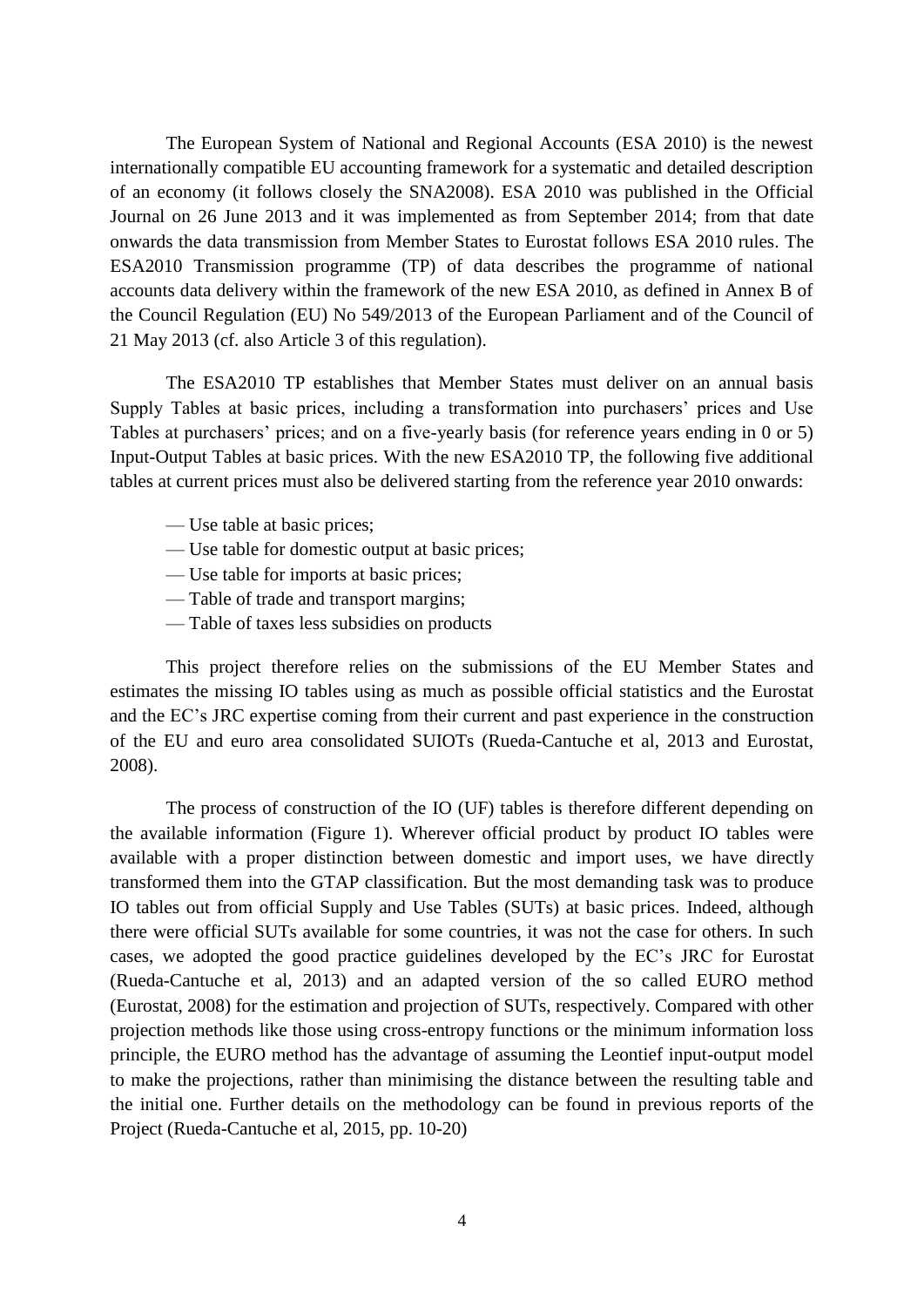

#### **Figure 1** Construction of the UF (IO) tables

Once SUTs have been projected or estimated, product by product IO tables were constructed using the industry technology assumption (Model B, in Eurostat, 2008). Those IO tables were eventually transformed into UF tables complying with the GTAP classification.If the distinction between domestic and import uses was missing, we have used again the Eurostat's good practice guidelines (Rueda-Cantuche et al, 2013) to estimate separately domestic and import SUTs before making the conversion to the GTAP classification.

As of March 3, 2016 Eurostat provided 19 official IO tables (Germany, the Czech Republic, Estonia, Greece, France, Hungary, Ireland, Italy, Sweden, Slovenia, Slovakia, Romania, Denmark, Spain, the United Kingdom, Lithuania, Poland, Austria and Croatia). Other four countries (Finland, Latvia , Malta and the Netherlands) provided Supply and Use Tables at basic prices, which were used to estimate IO tables using the so called industry technology assumption (Model B, in Eurostat (2008)). With respect to the remaining five countries: (1) by using the EURO method (Eurostat, 2008) we projected the SUTs at basic prices from 2009 up to 2010 for Cyprus; subsequently, we used the industry technology assumption to estimate the Cypriot IO tables; and (2) by using a set of Eurostat's good practice guidelines (Rueda-Cantuche et al, 2013), we estimated Supply and Use Tables at basic prices for the following countries: Bulgaria, Luxembourg, Belgium and Portugal, which were further used for the estimation of their corresponding IO tables. All Supply, Use and IO tables have been used in Euro currency (converted from national currency whenever necessary by using the Eurostat's official annual exchange rate).

#### <span id="page-4-0"></span>**3.3. Process of estimation: GTAP IO tables (UF tables)**

The conversion of ESTAT IO tables into GTAP IO tables implies (dis)aggregations of four different types:

a)**One-to-one** cases; where one single ESTAT sector corresponds to one single GTAP sector, such as Insurance (isr), Water transport (wtp), Air transport (atp), among others. In all these cases, GTAP IO values fully match those of ESTAT.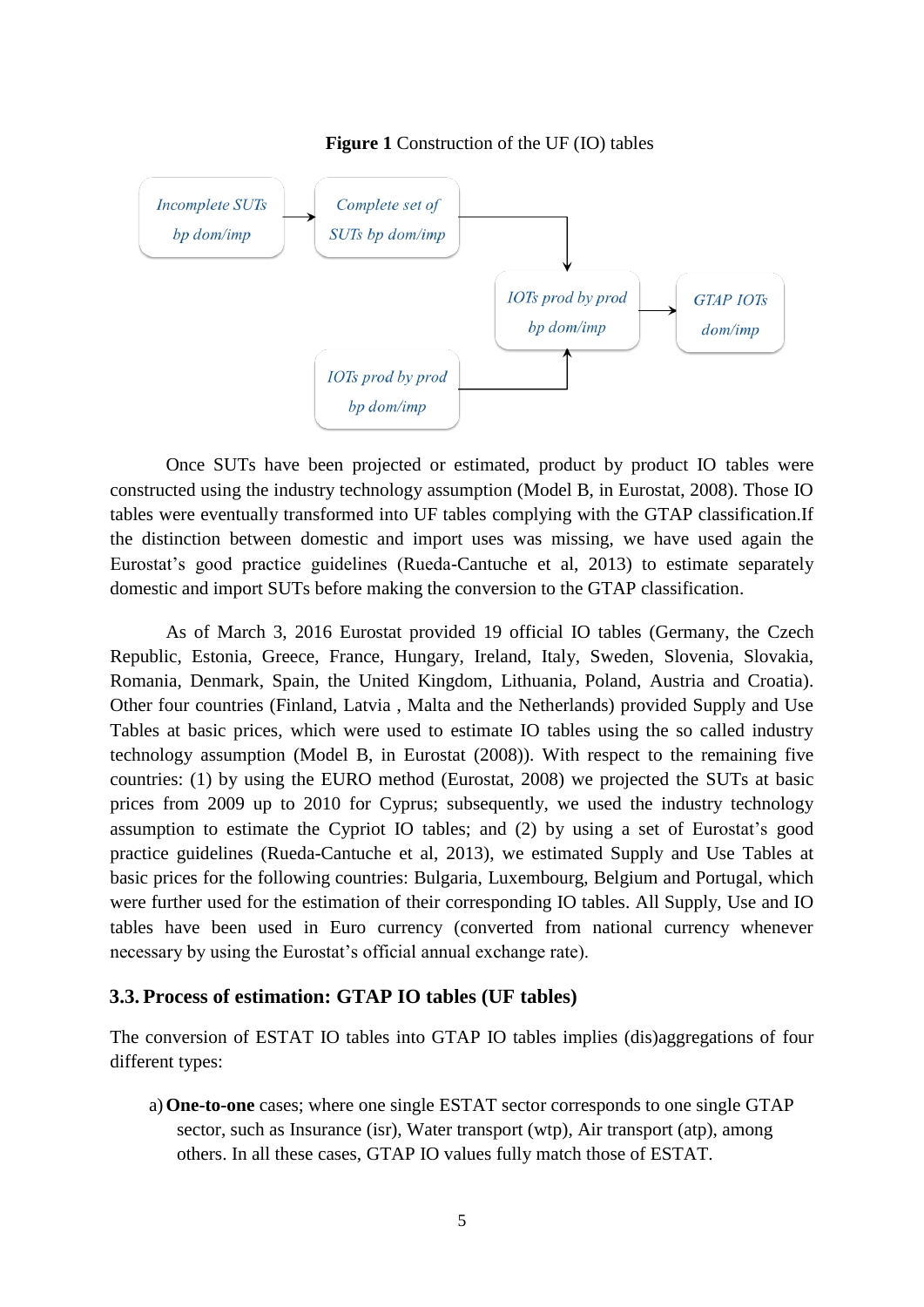- b)**Many-to-one** cases; where many ESTAT sectors correspond to one single GTAP sector, such as Trade (trd), which gathers "wholesale and retail trade; repair of motor vehicles and motorcycles" (G45, G46, G47), "accommodation" (I55) and "repair of computers and personal and household goods" (S95). In such cases, the conversion is nothing else than just a simple aggregation.
- c)**One-to-many** cases**;** where one single ESTAT sector corresponds to many GTAP sectors, such as the "electricity, gas, steam and air conditioning supply" (D35), which has to be split up into "electricity" (ely) and "gas manufacture distribution" (gdt); and the "crop and animal production, hunting and related service activities" (A01), which has to be broken down into twelve different GTAP sectors. In those cases, different allocation shares have been used to make the splits (see detailed description in the next section).
- d)**Many-to-many** cases; where many ESTAT sectors correspond to many GTAP sectors, such as "motion picture, video and television programme production, sound recording and music publishing activities" (J59), of which "sound recording and music publishing activities" (J59.2) must be allocated to the GTAP sector "paper products publishing" (ppp) and "motion picture, video and television programme activities" (J59.1) that has to be allocated to "recreational and other services" (ros). Besides, the GTAP sector "ppp" is also made up of contributions from ESTAT sectors such as "paper and paper products" (C17), "printing and recording services" (C18) and "publishing activities" (J58); and the GTAP sector "ros" is made up of contributions from "creative, arts and entertainment services; library, archive, museum and other cultural services; gambling and betting services" (R90 to R92), "sporting services and amusement and recreation services" (R93), "other personal services" (S96) and "services of households as employers" (T97). In those cases, different allocation shares have been used to make the splits (see detailed description in the next section).

Evidently, the first two cases do not entail a big difficulty and does not deserve additional comments. The third case requires knowing certain allocation shares that one way or the other will have to be searched through more detailed statistics. However, the solution given to the fourth type of cases needs further explanation. The procedure designed to deal with them have been denoted as **GTAP-Profile cleaning process** and it aims to elaborate a sort of intermediate classification (IMC) under which there are no "many-to-many" cases any more<sup>1</sup>.

For instance, "man-made fibres"(C20.6) are considered chemical products (C20) in the ESTAT IO tables but they are considered instead textile products (tex) in the GTAP classification. This implies that a part of the ESTAT sector C20 (i.e. C20.6) has to be

 $\overline{a}$ 

<sup>&</sup>lt;sup>1</sup>This idea was initially suggested by Badri Narayanan (Purdue University) and supported by Zornitsa Kutlina-Dimitrova (European Commission, DG TRADE).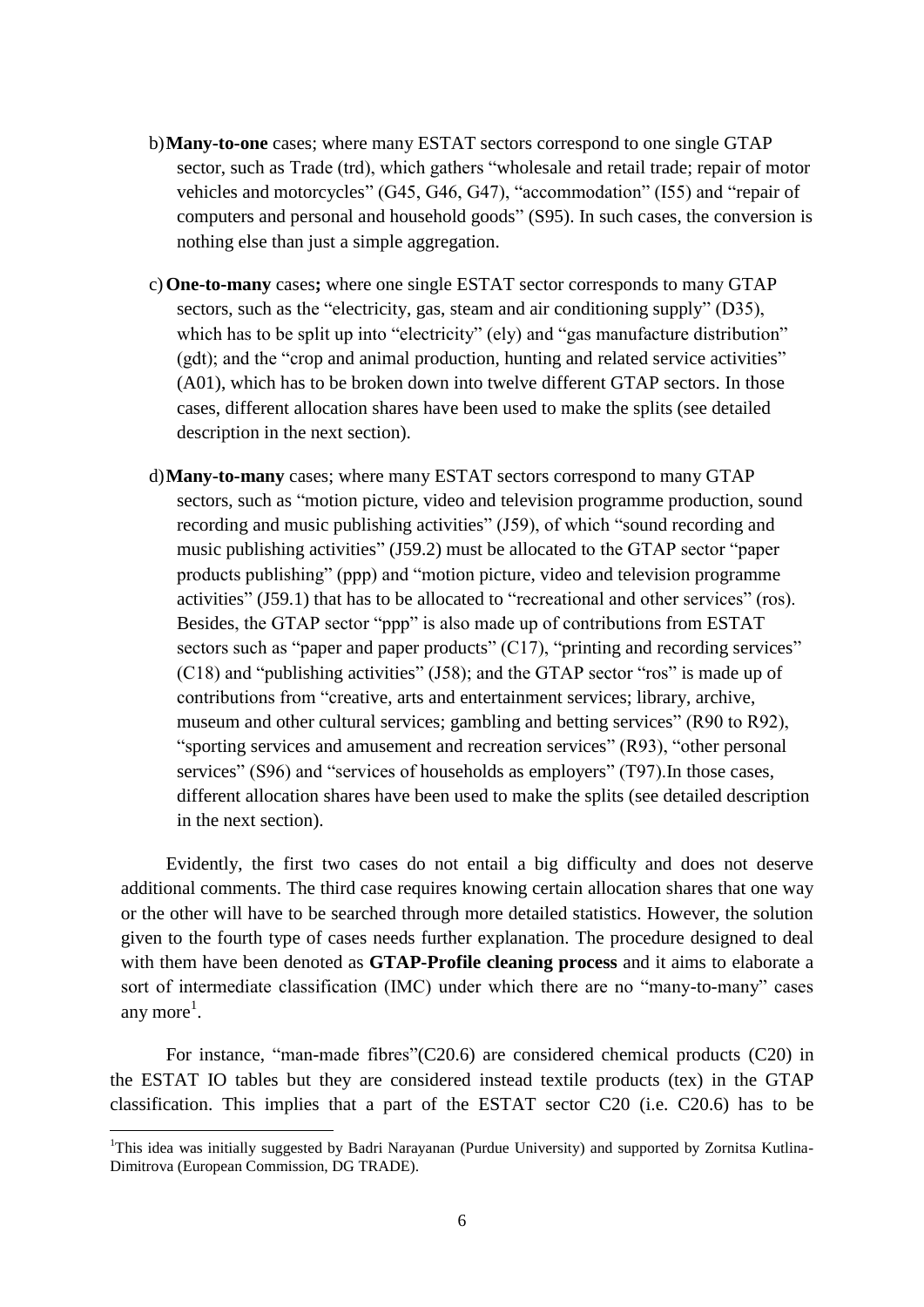reallocated to the ESTAT sector C13 (Textiles) because the GTAP sector (tex) includes "manmade fibres". As a result, the adjusted (or modified) new ESTAT sector C13 should now include all of the same (textile) commodities as the GTAP sector "tex", leading to a one-toone correspondence (i.e. GTAP-Profile cleaned sector C13 vs. GTAP sector "tex"). Ultimately, the rest (remaining part) of the ESTAT sector C20 would fully correspond to the GTAP sector of chemical products (crp).

The GTAP-Profile cleaning process turned out to be highly time and resource consuming, mainly due to the fact that the GTAP classification has a clear correspondence to the NACE Rev.1.1/ISIC Rev.3 Classification but not to the new NACE Rev.2/ISIC Rev.4 Classification. Hence, it is very urgent for future GTAP database releases (or updates) to revise the GTAP classification and re-arrange it in line with newer classification systems in order to avoid "many-to-many" cases. Countries are progressively moving into NACE Rev.2/ISIC Rev.4 and it will be very difficult to update future GTAP IO tables still based on old versions of previous systems of classifications.

The appendix provides the eventual *GTAP-Profile cleaned (IMC)* ESTAT sectors and their correspondence to the GTAP sectors. To elaborate such a mapping we used Narayanan et al (2009) correspondences between NACE Rev.1.l and the list of 57 GTAP sectors, the ESTAT's official correspondence tables from NACE Rev.1.1 to NACE Rev.2 at 6-digit level and the specific correspondence table between NACE Rev.2 (4-digit) and GTAP sectors produced (although more aggregated) by the APRAISE research project (EPU-NTUA, 2013). The necessary data to estimate category-, country- and use(r)-specific transformation coefficient/share matrices to disaggregate the elements of the domestic and import ESTAT IO tables and, subsequently, convert them into GTAP IO tables came from available Supply, Use and IO tables, the GTAP9 database, Harmonized System (HS) foreign trade statistics, the Structural Business Survey and the Agricultural Economic Accounts, among others.

In particular, we also used the following datasets in the data processing:

- a) Final Report of the APRAISE project (correspondence between NACE Rev.2 and GTAP classification).However, the correspondence turned out to be not one-to-one with the GTAP classification, mainly because the APRAISE's correspondence matrix (calibrated for the 2007 GTAP8 output values for the EU countries) mapped 64 NACE Rev.2 sectors into 26 GTAP sectors only and not the required 57 GTAP sectors. As a result, we could not use the APPRAISE's correspondence matrix to split, for instance, the values of agriculture and energy utilities into the requested 12 agriculture and 8 food-industry sectors and into the electricity, supply and gas distribution sectors, respectively.
- b) The 4 and 6 digit-level HS foreign trade statistics (COMEXT) for the EU countries (downloadable from the Eurostat homepage) and the Eurostat's RAMON correspondence tables between the HS 4/6 digits product classification and NACE Rev.2 classification at 4 digit level.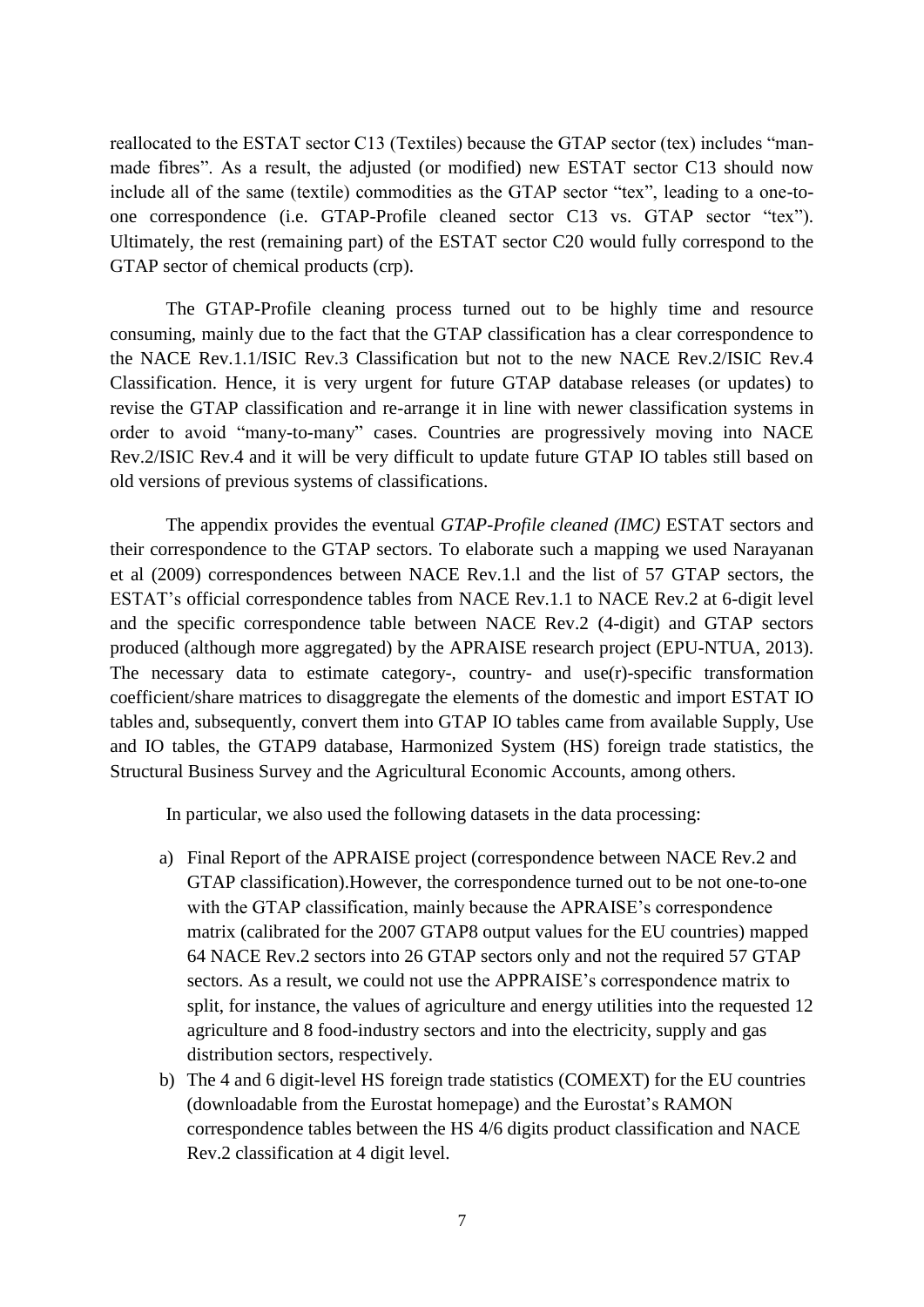- c) The PRODCOM database (downloadable from the Eurostat Statistical Database), which contains the value of outputs, exports and imports of about 3700 industrial products by NACE Rev.2 classification at 8 digit level.
- d) The ESTAT Structural Business Survey's data on outputs, value added and main cost categories of about 400 industrial sectors.
- e) The US Geological Survey Yearbook (USGSY), used mainly to split the IOdata on mining.
- f) The energy balances of the International Energy Agency.
- g) The Agricultural Economic Accounts (downloadable from the Eurostat Statistical Database, containing output mix and main costs of the agricultural sector of the EU countries).
- h) The  $CAPRI<sup>2</sup>$  database.
- i) The GTAP9 dataset (used mainly as initialshares of domestic and import flows by user).
- j) The report of the Matrix Insight Ltd (2013) and other reports to separate out the tobacco industry and the food and beverage industry.
- k) Other specific sectorial reports: for rice processing industries (Global Rice Science Partnership, 2013) and sugar manufacturing activities (European Commission, 2012).

For future updates of the EU-GTAP IO tables, we would highly recommend using in addition detailed Supply, Use and IO tables from the National statistical Offices, whenever available. We have not used them extensively in the estimating process this time provided that we have put most of our efforts in designing a conversion method that can hopefully be used in forthcoming updates of the EU-GTAP IO tables. Now that this method exists, more time could be envisaged to search for more detailed IO tables (e.g. Germany, Hungary, the Czech Republic and the United Kingdom); however, resource constraints and timelines will certainly determine the extent to which they will be used.

**Consistency with ESTAT IO tables** is of utmost importance in this Project provided the high quality standards followed by official statistics. The estimated GTAP IO tables are therefore consistent (i.e. 'block-wise' add-up consistency) with the ESTAT IO tables. In addition, other official statistics also provide value added, gross output and total imports by GTAP sectors (more detailed) or information to fairly estimate them (although such estimates required very careful considerations and efforts, including the reconciliation of at least seemingly and occasionally inconsistent data). Accordingly, the conversion method from ESTAT IO tables into GTAP IO tables has indeed used official statistics as much as possible to build up the so called matrices of transformation coefficients and to benchmark the resulting GTAP IO tables to the ESTAT IO tables. The estimations are done separately for domestic and import IO tables as well as the consistency benchmarks.

<sup>&</sup>lt;sup>2</sup> <http://www.capri-model.org/dokuwiki/doku.php?id=start>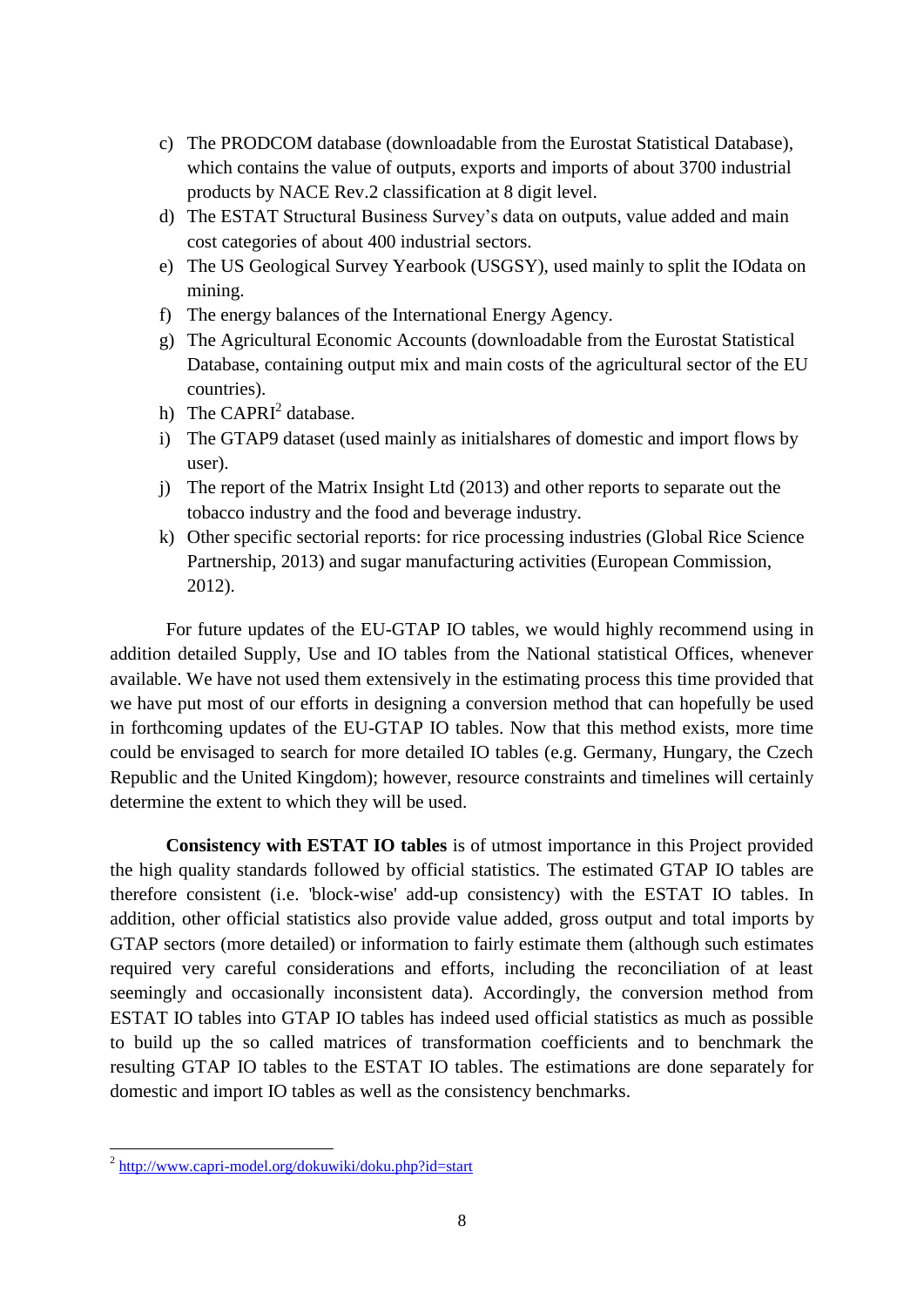The lack of proper official data made us sometimes endogenously estimate **gross outputs by GTAP sectors** (mainly in services). In all those cases, all candidate data sources proved to be incomplete. For example, for many EU countrieseither the data for the tobacco industry are confidential or simply missing. Besides, although the PRODCOM data were sufficiently detailed to work out the correspondence between NACE Rev.2 and GTAP sectors for certain products, they generally proved to be not sufficiently representative to make out reliable estimates of gross outputs (i.e. the iron and steel products in Hungary).

The same can be said about the data coming from the Structural Business Survey (SBS), which reported gross outputs by industry instead of by product - this was particularly problematic in the mining sector. The SBS data submission of the EU countries proved to be very heterogeneous, which prevented us to use them in our general process of transformation. However, the SBS data still were quite useful for some sectors and countries.

We managed to retrieve some missing data from other official sources and also sometimes reasonably estimate them by using other related sources as proxies (e.g. detailed employment or energy balance sheet data). In other cases, we have dealt with data country specific features. A similar story can be told about the agricultural satellite accounts.

The US Geological Survey Yearbook was very useful for finding out the physical amounts of the outputs produced by the mining sector. However, we had to estimate the corresponding sales prices from external sources like the OECD energy price statistics (although not available by country and user). Sometimes, it was not even clear enough whether the produced quantities were conveyed to the market or even taken into account (imputed) in the IO tables at all.

In relation to the **Taxes less Subsidies on Products** (TLS), we adopted a simplified approach awaiting for the second part of the Project where we will obtain more precise estimations of TLS by GTAP sectors. For the moment being, we made simple allocations proportionally to the above estimated gross outputs by GTAP sector.

Sometimes, we also had to estimate endogenously the **value added by GTAP sectors** in the absence of comprehensive and reliable data from official statistics. Given the endogenous gross output estimated as described above, we computed the value added residually, as a difference between the gross output and the total estimated (domestic and imported) intermediate uses. According to Huff et al (2000), value added has to be split up into three components: labour compensation (lab), other net taxes on production (ontp) and capital compensation (cap). We used SBS data to estimate the labour compensation components by GTAP sectors (shares) and the estimated gross outputs by GTAP sectors to allocate the other net taxes on production (shares). Eventually, capital compensation was estimated residually as the difference between gross output and total intermediate uses (domestic and imported), TLS, labour compensation and other net taxes on production. However, there were exceptions whenever the capital values turned out to be negative and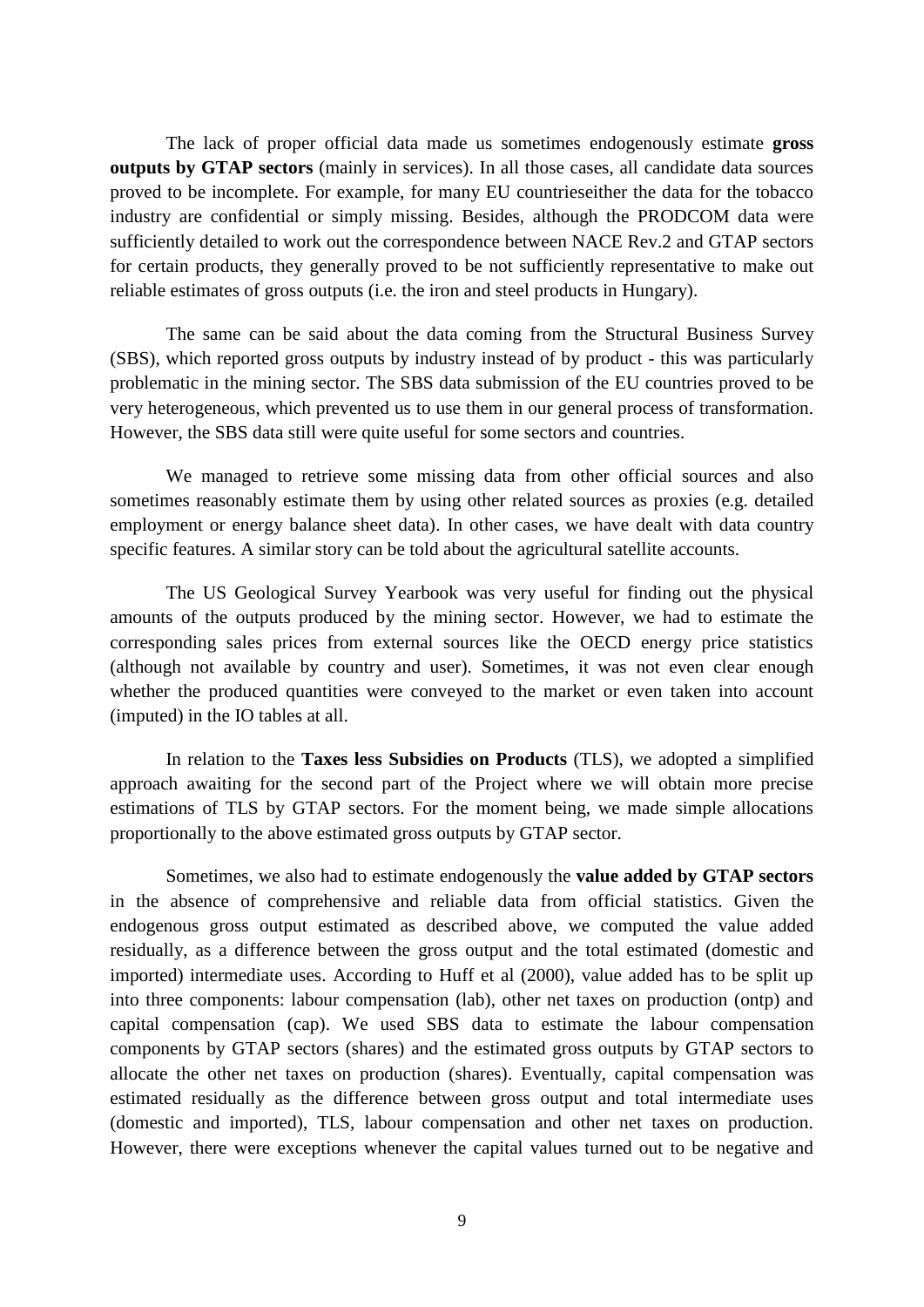therefore, we estimated instead the labour cost as residual.

Regarding **exports/imports**, we used HS foreign trade statistics from COMEXT and the Eurostat's RAMON correspondence tables between the HS 4/6 digits product classification and the NACE Rev.2 (4 digits) classification. Then, by using the APRAISE's correspondence tables between NACE Rev.2 and GTAP sectors we allocated each NACE Rev.2 code to the appropriate GTAP sector code. In the (unlikely) case that we found not sufficiently detailed information about the correct correspondence to a single GTAP sector, we opted for choosing the dominant one to match it to its correspondent NACE Rev.2 code. In doing this, we should also avoid causing new "many-to-many" cases, which are mainly caused by NACE Rev.2 codes (e.g. salt recycling activities) that formerly corresponded to the main related GTAP sector (e.g. food industry) but now it corresponds to a very different one (e.g. mineral products).Presumably, many of these cases are due to the fact that the GTAP classification was designed in accordance with NACE Rev.1.1 and with NACE Rev.2 there are some activities (notably the recycling and repairing services) that were separated out. This is indeed one more reason to recommend an urgent update of the GTAP classification to make it consistent with NACE Rev.2 (or ISIC Rev.4).As for services exports we have also used the APRAISE's correspondence tables. In the future, as long as the ESTAT's services foreign trade data become more available, it would be advisable to use them.

Most of the work in the conversion process of ESTAT IO tables is concentrated on the estimation of GTAP IO tables that are fully consistent with ESTAT IO values (block-wise add-up consistency) and have product-wise balanced supply and demand. However, these (prior) tables do not necessarily match the target values of gross output, value added and imports by GTAP sector/product provided by official statistics. Hence, it is absolutely necessary to set up an **entropy model** to get the final GTAP IO tables, subject to:

- a) full consistency with ESTAT IO tables (block-wise add-up consistency)
- b) balanced supply and demand
- c) (estimated/exogenous) gross outputs by GTAP sectors
- d) (estimated/exogenous) value added by GTAP sectors
- e) (estimated/exogenous) imports by GTAP sectors
- f) and other constraints on negatives and upper/lower bounds in changes in inventories and export/output ratios that turned out to be necessary.

Concerning the objective function, the entropy model finds – separately for each country –GTAP domestic and import IO tables minimizing their distance to their initial values (priors). We set up the objective function as the sum of the squared relative differences of their corresponding elements (Friedlander, 1961).Note that the numerical results of an entropy model are difficult to explain one by one, since each resulting element may depend on both equations and constraints of the model and it is impossible (or at least cumbersome and difficult) to 'decompose' precisely the total effect on the role/contribution of the individual conditions.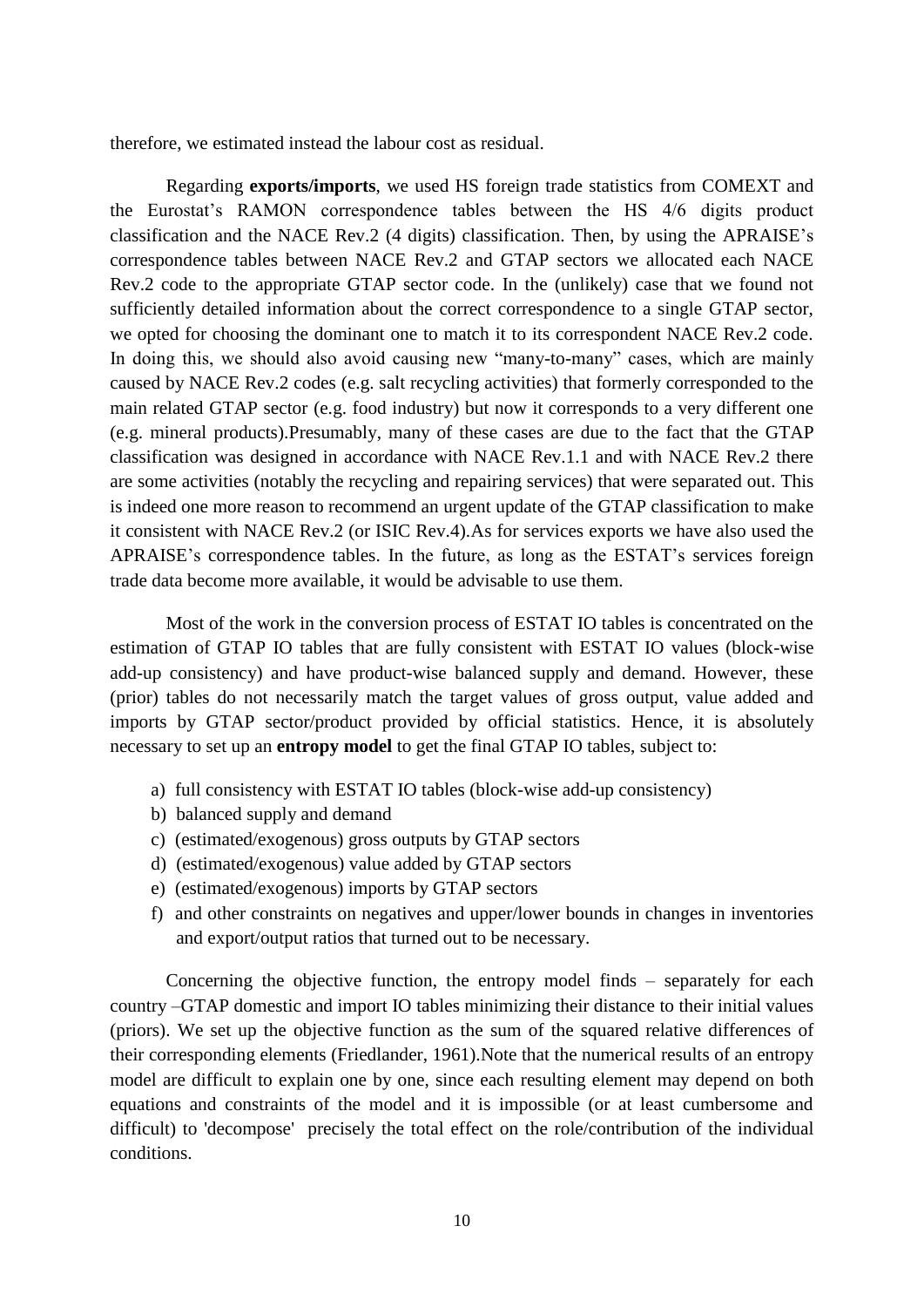For this reason, it is of utmost importance to estimate good prior tables so that the entropy model can easily find a solution without distorting too much the initial values. If that would be the case, then the final estimates could be almost fully explained by the conversion method and even the contribution of the different steps easily computed. Otherwise, adjustments might be large in certain elements of the resulting GTAP IO tables. Nonetheless, those large differences can be further used for identifying ad-hoc data/model correction mechanisms to eventually end up with more plausible GTAP IO tables. Evidently, there is no perfect solution but still we think the EU GTAP conversion method provides quite satisfactory results for all EU countries.

From a simple comparison of our preliminary results (mostly concentrated on the agricultural and food industry sectors) with previous versions of the GTAP IO tables (GTAP9), we have drawn some general reasons for the most remarkable differences. They are the following:

- a)Some input coefficients from the ESTAT IO tables or from other official statistics can be considered to be unclear or difficult to explain. This would need further communication/exploration with the affected National Statistical Offices in order to clarify the related figures. In this Project, we have left such values unchanged and only in some exceptions we have approached the national statistical offices.
- b)Some odd values can be determined by the data adjustments (e.g. block-wise add-up consistency) made to rows and columns derived from the conversion method. This was particularly relevant in the estimation of the labour and capital components of the value added. Although, capital is generally estimated residually, sometimes we left labour as a residual in order to avoid (resulting) negative capital values.
- c)We found odd values in estimates based on export and imports statistics; indeed, foreign trade statistics generally differ from National Accounts and Balance of Payments statistics and the mapping made between HS codes, NACE Rev.2 and GTAP sectors may have also played an important role. We have identified the so called crowding-out and crowding-in effects when exports and imports turned out to be too high or too low. In other words, if exports are overestimated then, there is a crowding-out effect for the domestic output (underestimated) given a fixed gross output total.
- d)Some odd coefficients might be inherited from the GTAP9 values, which were used to compute the initial matrices and therefore, the preliminary GTAP IO tables (priors). For instance, in some cases the average user distribution of input flows across the rows of the IO table was not consistent with our knowledge about the nature of the technology of the given sector (intermediate user).It should be noted here that the comparison was made against the published GTAP9 IO tables, which are not necessarily the ones submitted by GTAP contributors. Ideally, we should have made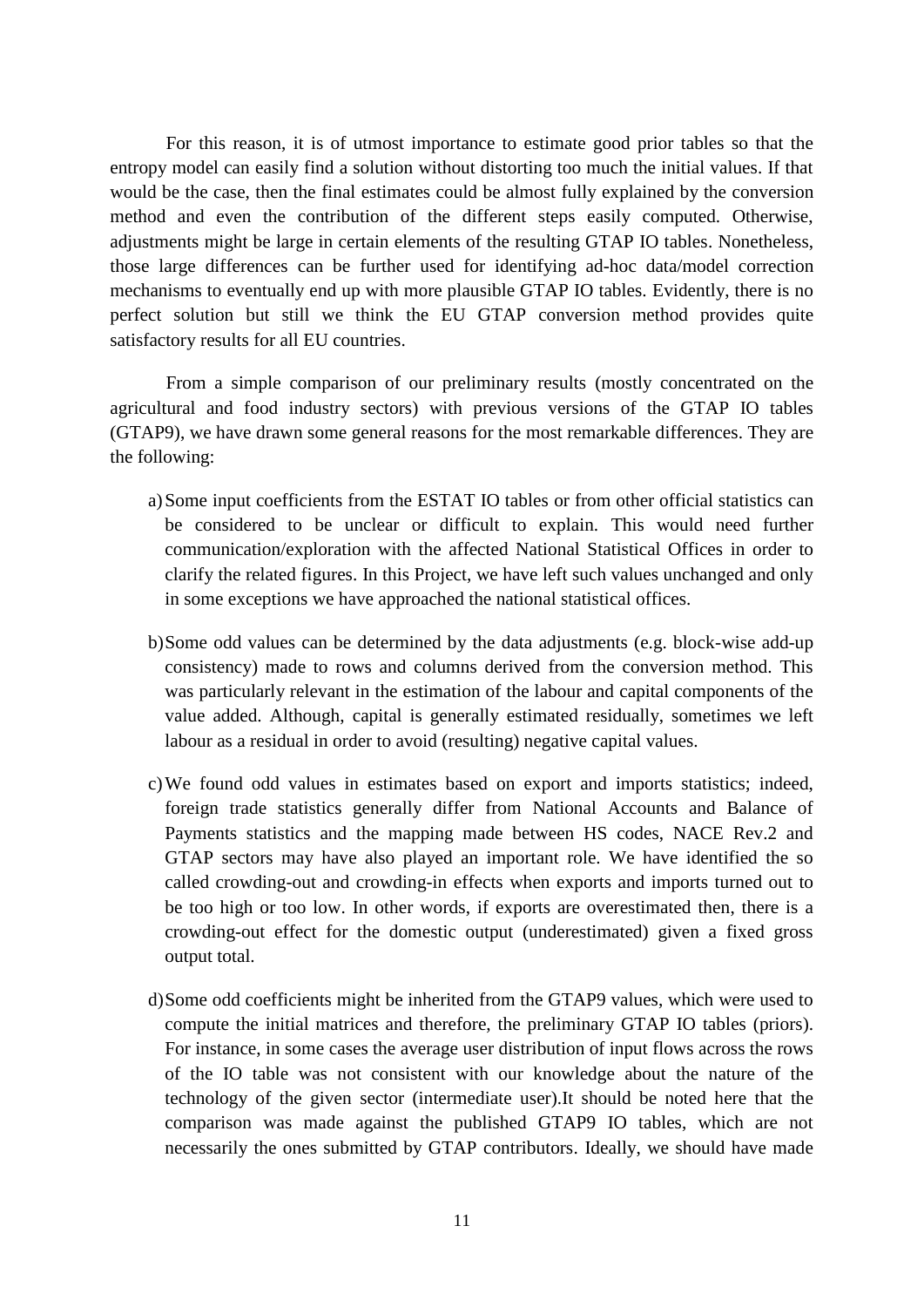the comparison against them.

- e)New technologies can appear. For instance, from 2008 onwards (white) sugar was mainly produced in the EU from isoglucose (allocated to other cereals - "gro" - in the GTAP classification) rather than from sugar beet -"c\_b" (Zimmer, 2013). This led to lower sugar beet input coefficients in the sugar industry and higher input coefficients from the other cereals. Note, however, that the entropy model would have allocated significant amounts to the own-consumption of the sugar industry even without doing such adjustment but realizing that the total supply (use) of sugar beet had indeed decreased. In some sense, there is some rationality in this result as long as sugar that is not (directly) processed from raw-materials it is instead processed from semifinished/semi-processed sugar, which is the main product of the sugar industry ("sgr").
- f) Sometimes, the odd values come from the limitations of distance minimizing objective functions; whenever the constraints are tight enough the entropy model tends to find extreme solutions with few extremely high coefficients and others very close to zero. This is generally resolved by using exogenous information.
- g)We should also be aware that the IO tables are in current prices and therefore, input coefficients may change from one year to another just due to price changes. When comparing GTAP9 IO tables with our estimates, some of the differences might also be due to the different price valuation. This is particularly relevant for the energy sector, where the world oil and gas prices were fluctuating extremely from 2008 to 2015.
- h)The entropy model does not consider import-domestic substitution. Therefore, changes in domestic coefficients are not compensated by analogous changes in the import coefficients.

In sum, despite the above problems and uncertainties, we ran successfully the entropy model for each of the EU countries and the results obtained were not only consistent with the ESTAT IO tables but, in many aspects, quite good and of better quality than the current GTAP9 figures (e.g. energy sector).

The next section describes the so called EU-GTAP conversion method and provides a detailed stepwise description of the process.

## <span id="page-11-0"></span>**4. The EU-GTAP conversion method**

The present methodological description serves not only to make the existing process and results more understandable for the reader but also serves as a basis for future further developments of the method. The EU-GTAP conversion method consists of seven steps, which are comprehensively described in a numerical example provided in MS Excel (*EU-GTAP\_NumExample\_FlowChart.xls*). The steps are the following: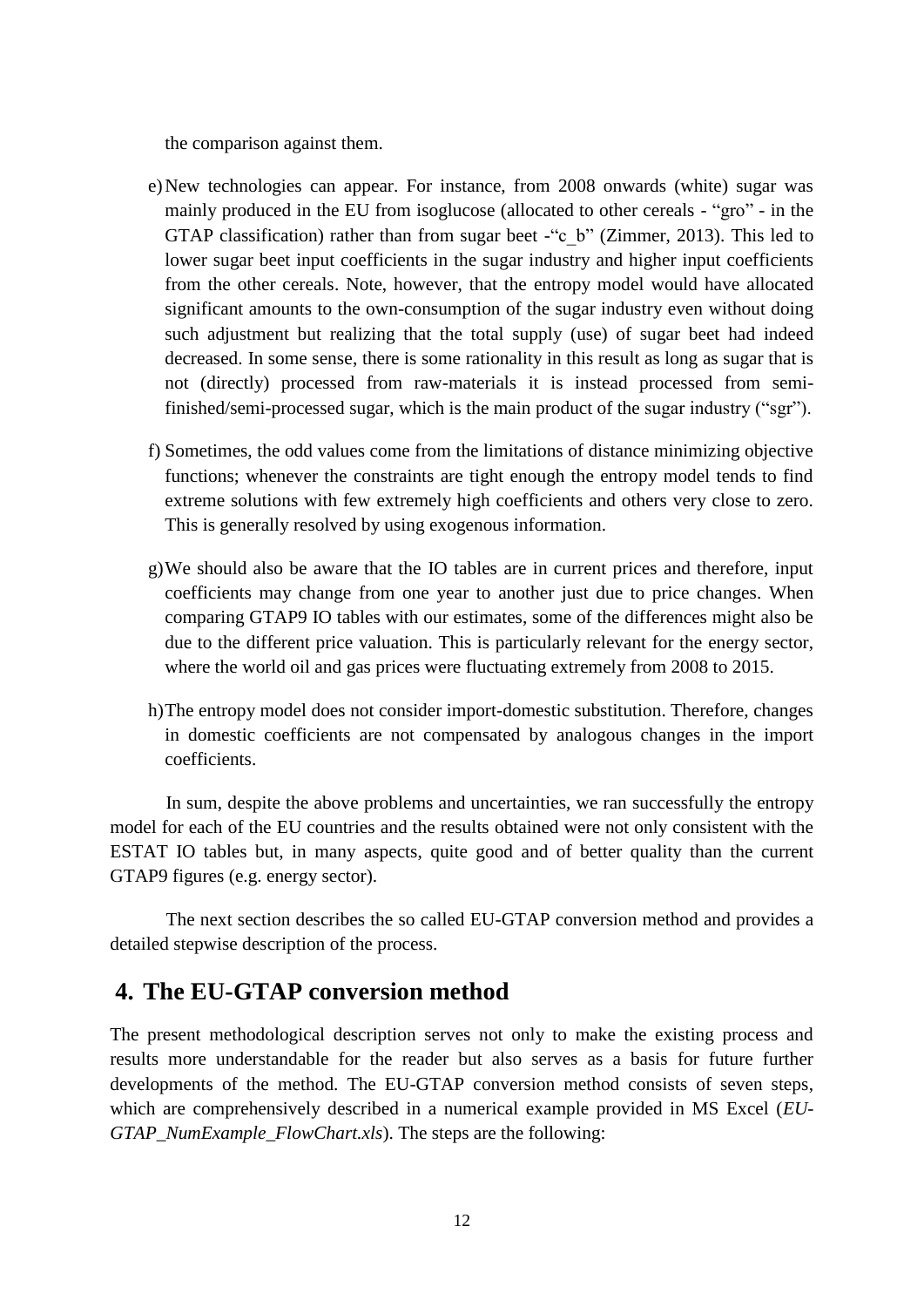- 1) **GTAP-Profile cleaning** process (IMC) for the domestic and import flows of the IO tables, both for final and intermediate uses;
- 2) **Block-wise adjustment** of the base year GTAP9 IO tables (block-wise add-up consistency) to the ESTAT IO data;
- 3) **Estimation of total imports, gross outputs and value added** by GTAP commodities/sectors;
- 4) **Adjustment of intermediate and final uses** to gross outputs by sector and by commodity;
- 5) **Recalculation of conversion coefficients** matrices:
- 6) **Estimation of the preliminary GTAP IO tables** prior to its final balancing process;
- 7) **Estimation of the final GTAP IO tables** via an ad-hoc entropy model fulfilling all required constraints.

As regard data requirements for applying the EU-GTAP conversion method (*sheet Data*), the following input data is required:

- **GTAP Input-Output tables** of a base year (old version) distinguishing between domestic and import flows (e.g. GTAP9 version). In the numerical example, there are seven GTAP sectors (3 sectors for agriculture activities; refineries; other manufactured products; construction; and services); three final demand components (consumption, investment and exports); taxes less subsidies on products; and three value added categories (labour compensation, other net taxes on production and capital compensation).
- **ESTAT Input-Output Tables** at basic prices of the reference year (2010) distinguishing between domestic and import flows in NACE Rev.2. In the numerical example, there are six NACE sectors (agriculture; refineries; other manufactured products; construction, and 2 services sectors); taxes less subsidies on products; and the same final demand and value added components as in the GTAP IO tables of the base year. However, we consider that some activities of the NACE sector "refineries" should be re-allocated to the NACE sector producing "other manufactured products" provided that the GTAP sector of "other manufactured products" actually include these activities by definition. Besides, we have assumed that the same applies the other way round, i.e.: part of the activities of the "other manufactured products" should be re-allocated to "refineries". Both assumptions also apply for domestic and import flows separately.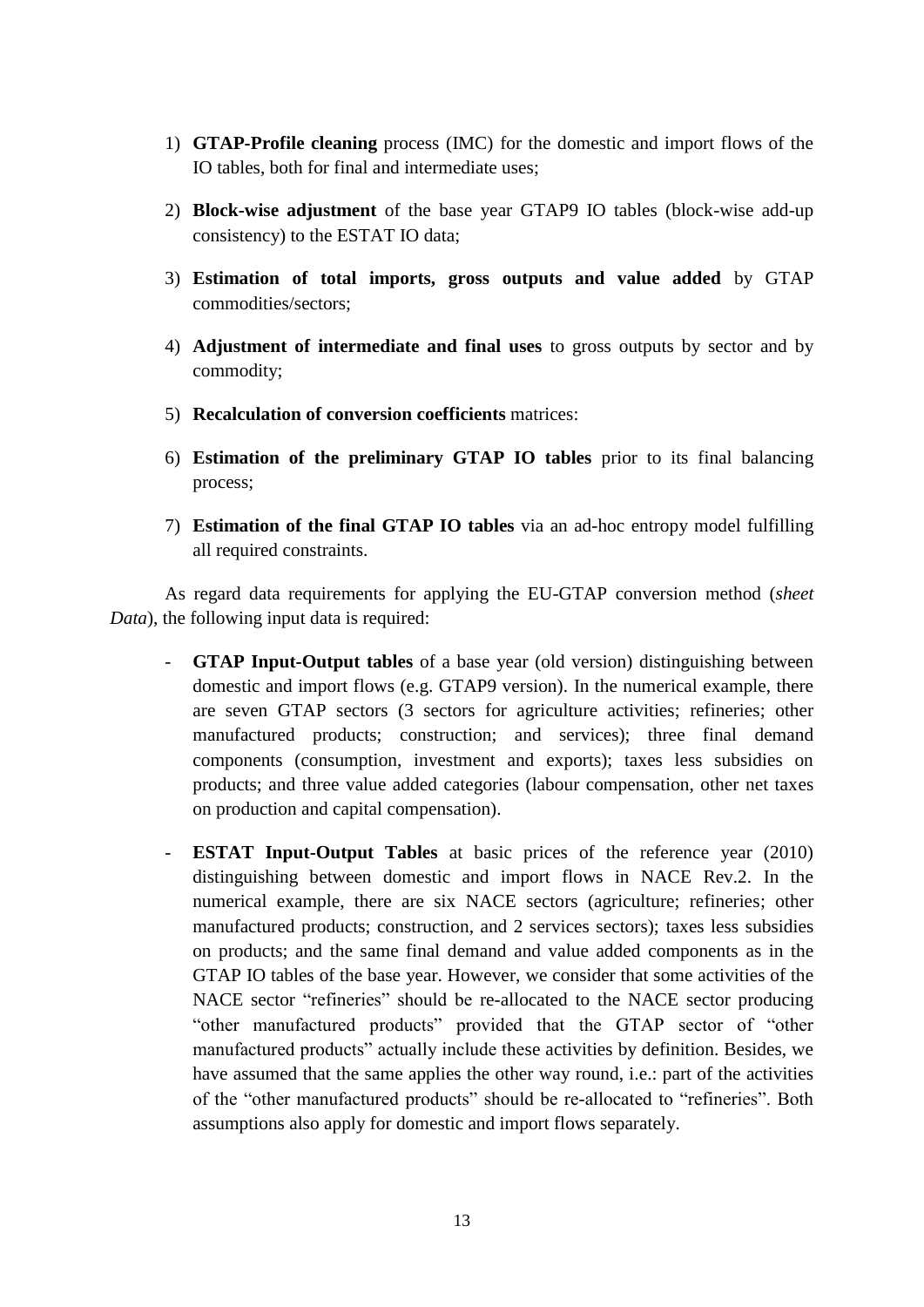- **Transformation matrices** (for domestic and import flows separately) from NACE Rev.2 into the GTAP-Profile cleaned (IMC) classification, which is actually a modified NACE Rev.2 version to account for changes in the classification system of sectors (from NACE Rev.1 to NACE Rev.2). The rows correspond to IMC sectors and the columns to NACE Rev.2 sectors, being the sum of each column equal to one in all cases. In the numerical example, we have considered that 20% (25% for imports) of the NACE sector "refineries" should be re-allocated to the NACE sector "other manufactured products" and that 10% of the NACE sector "other manufactured products" (15% for imports) should be re-allocated to the NACE sector "refineries".
- Foreign trade statistics (exports/imports) by GTAP sector in the reference year (2010) using the most disaggregated data as possible (COMEXT). In the numerical example, we only need to disaggregate the agricultural sector into three different GTAP sectors, thus we assumed fictitious distribution (shares) of exports and imports across the three different GTAP sectors, supposedly coming from official statistics. We assumed 97% of the exports of NACE/IMC agricultural products correspond to GTAP sector 3, while 2% to GTAP sector 2 and 1% to GTAP sector 1. For imports, the shares were 45%, 30% and 25%, respectively. All other cases had either one-to-one correspondences or many-to-one correspondences (e.g. services).
- **Gross outputs and value added** by GTAP sector (i.e. shares) using as much official statistics as possible (SBS, Agricultural Accounts, PRODCOM, etc.). In the numerical example, we assumed that 60% of the output of the NACE/IMC agricultural sector came from the GTAP sector 3, 12% from the GTAP sector 2 and 28% from the GTAP sector 1. For value added, the shares were 55%, 20% and 25%, respectively. All other cases had either one-to-one correspondences or manyto-one correspondences (e.g. services).

Table 1 shows the description of the sectors in the different classification systems: GTAP, IMC and NACE Rev.2.

| <b>Description</b>          | <b>NACE Rev.2</b> | <b>IMC</b>                  | <b>GTAP</b>         |
|-----------------------------|-------------------|-----------------------------|---------------------|
| Agriculture                 | nacel             | imc1                        | $gtap1+gtap2+gtap3$ |
| Refineries                  | $nace2*$          | imc2                        | gtap4               |
| Other manufactured products | $nace3*$          | imc3                        | gtap5               |
| Construction                | nace4             | imc4                        | gtap6               |
| Services                    | $nace5 + nace6$   | $\text{imc}5 + \text{imc}6$ | gtap7               |

**Table 1** Correspondence of classifications

\* Part of nace2 should be re-allocated to other manufactured products and part of nace3 should be re-allocated to refineries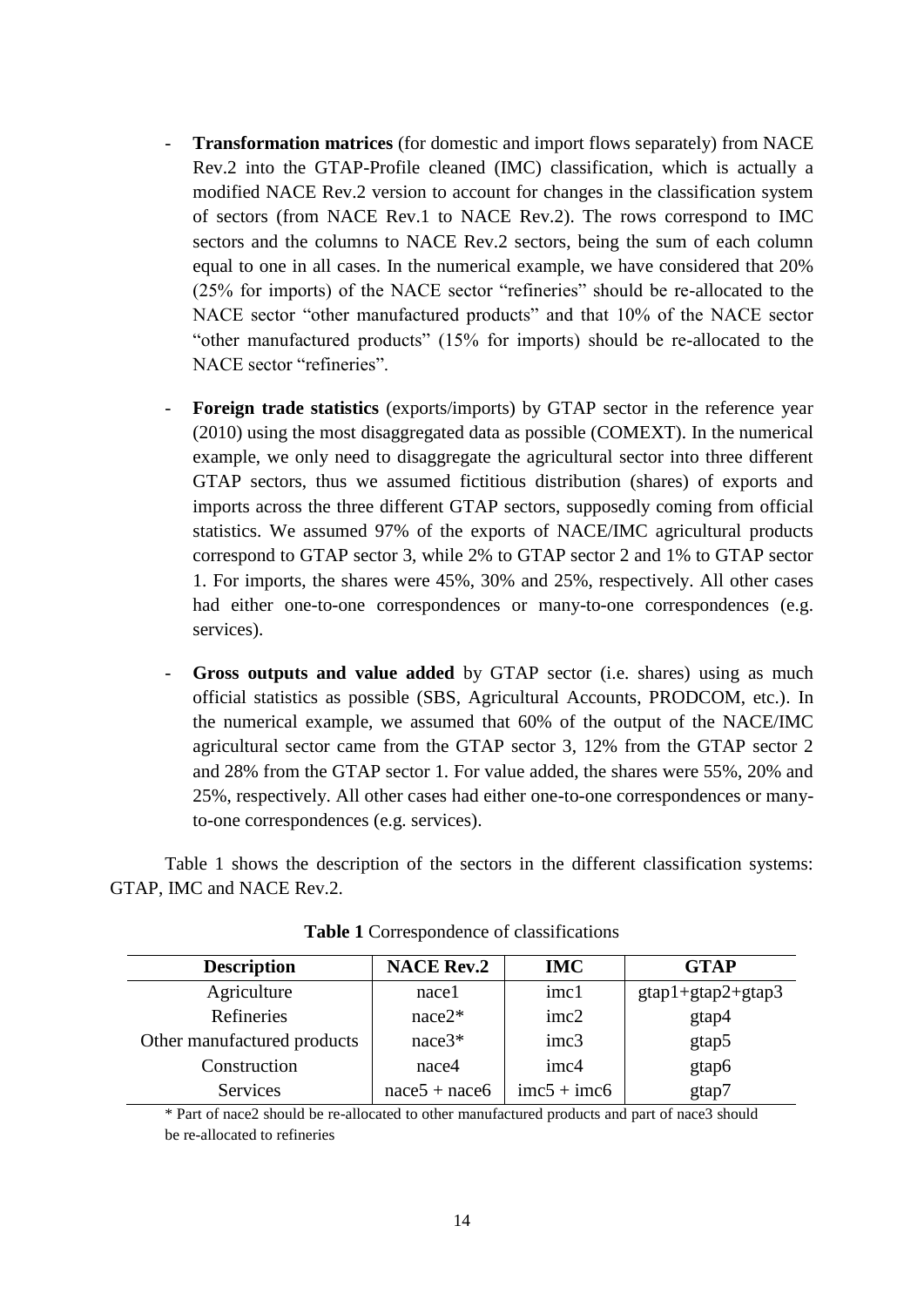#### <span id="page-14-0"></span>**4.1. Step 1: GTAP-Profile cleaning process**

The first step of the process consists in making proper re-allocations across NACE sectors to remove the "many-to-many" cases. In the numerical example, it is basically the conversion from NACE Rev.2 into IMC classification by using the appropriate transformation matrices. We used the domestic transformation matrix to make the conversion of the rows and columns of the domestic IO tables while we used the import transformation matrix to convert the rows of the import IO tables. Instead, the columns of the import IO tables were converted using the domestic transformation matrix provided that imported inputs are still related to domestic production.

This is done in sheet *S1Prof*. The reader can check there that the re-allocations did not change the main totals (gross output, imports and value added) of the ESTAT IO tables. The outcomes of Step 1 are the ESTAT IO tables transformed from NACE Rev.2 into the IMC classification.

#### <span id="page-14-1"></span>**4.2. Step 2: Block-wise adjustment to the ESTAT IO tables**

As a second step, we used the GTAP9 IO tables and re-scaled them to match the ESTAT IO data by blocks: agriculture, refineries, other manufactured products, construction and services (see Table 1). This is done in sheet *S2Bloc*. There are two main aspects to consider here:

- a) Re-exports are originally set to zero in the GTAP IO tables while there is some information in the ESTAT IO tables; hence, we used import shares by GTAP sectors to fill the gaps. They were estimated from HS foreign trade statistics.
- b) The eventual comparison between the ESTAT IO tables and the final GTAP IO tables will have to be done on the basis of IMC and GTAP sectors and, particularly, on the basis of the common sectorial aggregation shown in Table 1.

The outcomes of Step 2 are the GTAP9 IO tables benchmarked with ESTAT IO data.

#### <span id="page-14-2"></span>**4.3. Step 3: Estimation of total imports, gross outputs and value added by GTAP sectors**

As a third step, we estimate the missing total values for imports, gross output and value added by GTAP sectors. Some others are taken from more detailed statistical sources as described in Section 3.

a) For *imports*; we use shares provided by foreign trade statistics, which are then applied to the total imports of the corresponding IMC sector (from Step 2). In the numerical example, this is done for agricultural activities (imc1), which are decomposed into three GTAP sectors (gtap1, gtap2 and gtap3). This estimation is done in sheet *S3a-Impt*. The resulting values are the import totals by GTAP sector to be considered as target values in the final GTAP IO tables.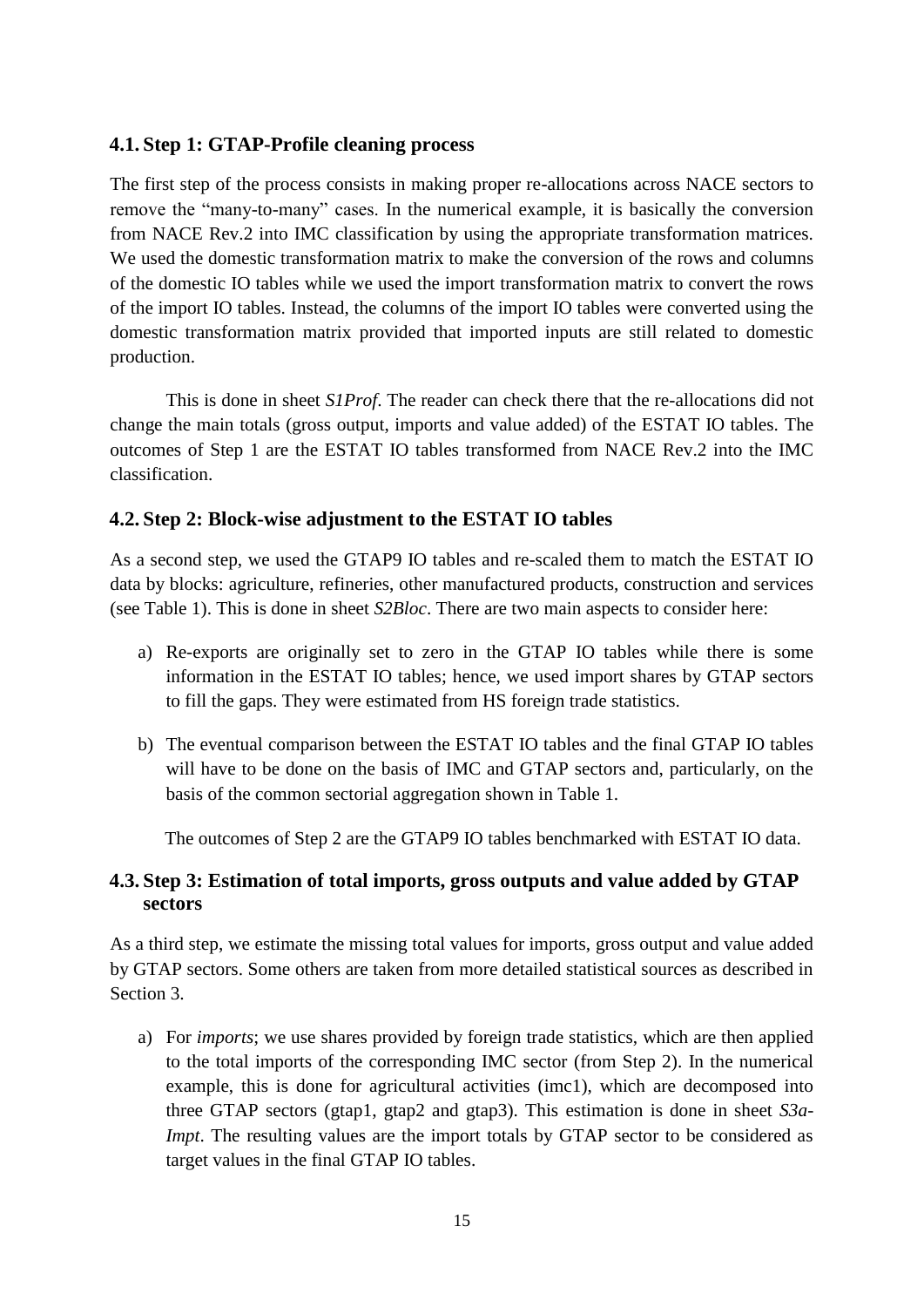- b) For *gross output*; the rows of the ESTAT IO tables (in IMC classification from Step 1) are split up into GTAP sectors using the shares obtained in Step 2, which in turn come from benchmarked GTAP9 IO tables and (HS) foreign trade statistics. As a result, the sum of each row will correspond to the endogenously estimated gross output by GTAP sector. These resulting gross outputs would have to be replaced whenever superior exogenous data will become available. In the numerical example, we used existing exogenous shares of gross output to decompose the agricultural activities (imc1) into the corresponding three GTAP sectors (gtap1, gtap2 and gtap3). Hence, we have not used any endogenous estimation, although they are provided for the sake of completeness. This estimation is done in sheet *S3b-Out*. The resulting values are the gross output totals by GTAP sector to be considered as target values in the final GTAP IO tables.
- c) For *value added*; in the numerical example, the value added of the three GTAP agricultural sectors have been obtained by applying shares of GTAP9 (adjusted) value added coefficients<sup>3</sup> to the value added of the agricultural sector (imc1) of the ESTAT IO tables. The adjustment of the GTAP9 value added coefficients is made by multiplying them by the ratio: *(targeted) gross output by GTAP sector from Step 3b / gross output by GTAP sector from Step 2*. This estimation is done in sheet *S3c-Va*. The resulting values are the value added totals by GTAP sector to be considered as target values in the final GTAP IO tables. However, analogously to gross output, we have not used any endogenous estimation, although they are provided for the sake of completeness. We have assumed instead that there are official statistics on value added by GTAP sectors (i.e. gtap1, gtap2 and gtap3).

The main outcomes of the Step3 are the provision of target values for imports, gross output and value added by GTAP sectors, either endogenous or exogenously determined.

#### <span id="page-15-0"></span>**4.4. Step 4: Adjustment of intermediate and final uses to gross outputs**

Fourthly, the domestic and import intermediate flows of the GTAP IO tables obtained from Step 2 are re-scaled column-wise by the ratio: *(targeted) gross output by GTAP sector from Step 3b / gross output from GTAP9 data*. This is done in sheet *S4a-Interm*.

Next, the resulting GTAP IO table (from *S4a-Interm*) is again re-scaled but row-wise in order to get the targeted gross output and import totals by GTAP sector. The ratio applied to domestic uses is: *(targeted) gross output by GTAP sector from Step 3b / gross output from S4a-Interm*; while for imports: *(targeted) imports by GTAP sector from Step 3a / import totals from S4a-Interm*. This is done in sheet *S4b-Domr*.

 $\overline{\phantom{a}}$  $3$  Value added divided by gross output.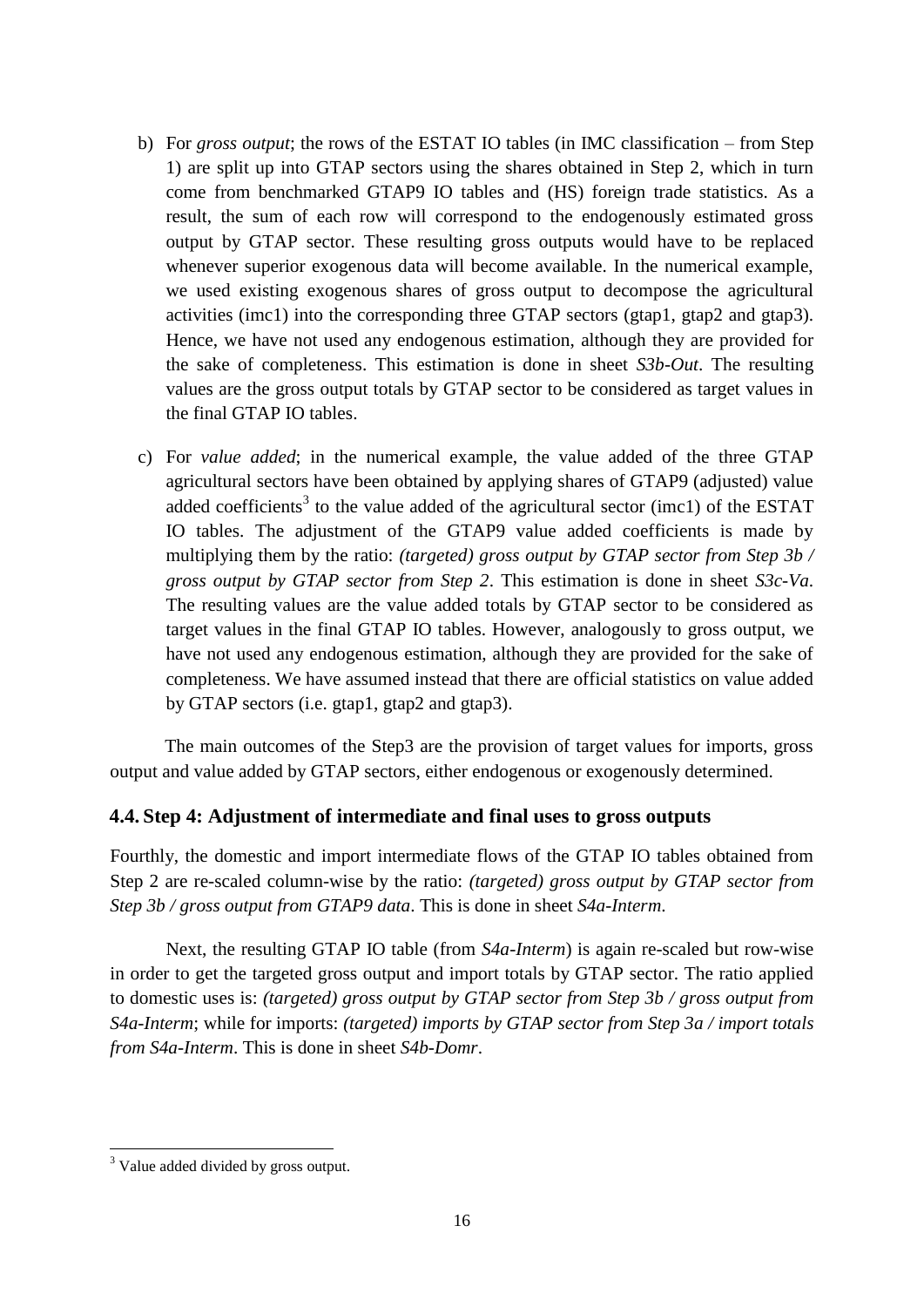#### <span id="page-16-0"></span>**4.5. Step 5: Recalculation of conversion coefficients**

In the fifth step, the rows of the ESTAT IO tables (in IMC classification – from Step 1) are split up into GTAP sectors using the (updated) shares or recalculated conversion coefficients calculated from the value of the GTAP IO tables from Step 4. The same applies to final demand components both for domestic and import uses. This is done in sheet *S5RecTrf*.

#### <span id="page-16-1"></span>**4.6. Step 6: Estimation of the preliminary IO tables (priors)**

The starting point of Step 6 is the semi-transformed GTAP IO table (GTAP x IMC) obtained from Step 5. In Step 6, their columns are converted from IMC sectors to GTAP sectors using the same conversion coefficients as in Step 5. However, now the shares are computed rowwise instead. Final demand components should remain unchanged.

For value added, given the endogenous (or available) gross output estimated as described above, we computed capital compensation residually, as a difference between the gross output and the total estimated (domestic and imported) intermediate uses, TLS, labour compensation and other net taxes on production. We used SBS data to estimate the labour compensation components by GTAP sectors (shares) and the estimated/available gross outputs by GTAP sectors to allocate the other net taxes on production (shares) and TLS (shares). However, there were exceptions whenever the capital values turned out to be negative and therefore, we estimated instead the labour cost as residual.

The main outcomes of Step 6 are the so called "prior" GTAP IO tables. These GTAP IO tables are block-wise benchmarked with ESTAT IO data and balanced from the perspectives of supply and demand. However, they do not necessarily comply with: (see blue cells) targeted output, imports and value added. This is shown in sheet *S6Priors*.

#### <span id="page-16-2"></span>**4.7. Step 7: Estimation of the final GTAP IO tables**

The previous step provided GTAP IO tables that did not match the targeted values for totals of imports, gross outputs and value added by GTAP sector. Hence, we defined an entropy model based on an objective function that minimizes the squared relative differences between the estimated and the prior GTAP IO tables subject to certain restrictions (Friedlander, 1961). The use of entropy models is justified in the sense that we want to deviate the least from the prior GTAP IO tables in order to meet the targeted totals. Besides, it provides a flexible framework for adding ad-hoc constraints on specific data (particular to one country), exemptions to non-negativity constraints and upper/lower bounds for inventories and export/output ratios, if needed.

The full conversion process, including the entropy model, has been coded in GAMS. In the numerical example, the sheet *S7Entropy* just describes the main features of the model while the sheet *Final* provides the final GTAP IO table. The final GTAP IO tables eventually match: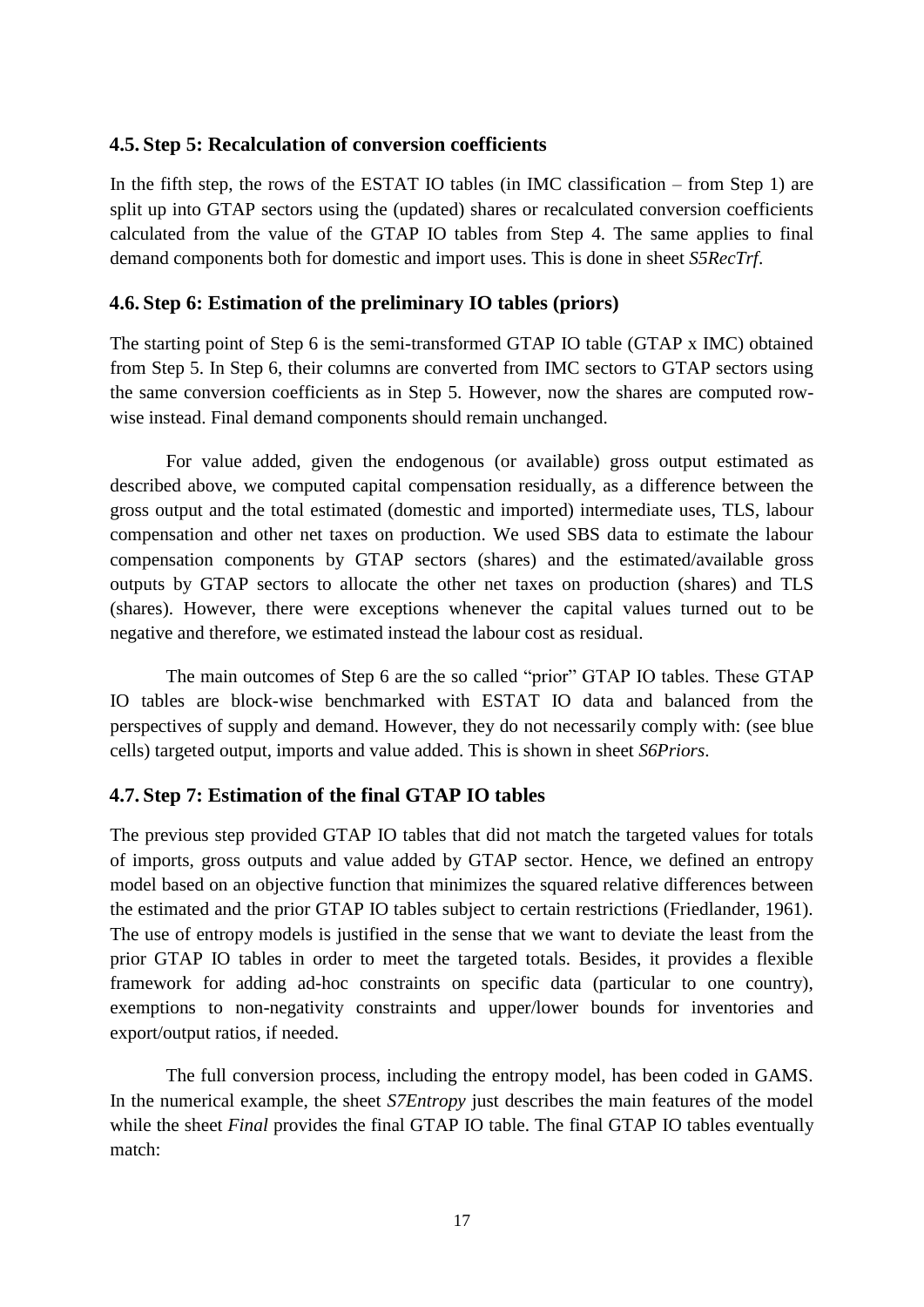- ESTAT IO data
- Supply and use totals by sector
- Gross output, imports and value added by sector

# <span id="page-17-0"></span>**5. Concluding remarks and recommendations**

This paper presents a summary of the work carried out by the European Commission to produce a set of Input-Output Tables for the 28 Member States for the reference year 2010 under the new European System of Accounts methodology (ESA2010, complying with UN SNA2008) and in compliance with GTAP submission requirements. The so called EU-GTAP conversion method consists of several steps and converts the ESTAT IO tables (NACE Rev.2) into GTAP IO tables (GTAP classification). The resulting EU GTAP IO tables fully comply with Eurostat aggregates and subtotals at a certain common level of aggregation as well as with other official statistics.

The development of the EU-GTAP conversion method turned out to be highly time and resource consuming, mainly due to the fact that the GTAP classification has a clear correspondence to the NACE Rev.1.1/ISIC Rev.3 Classification but not to the new NACE Rev.2/ISIC Rev.4 Classification. In addition, the search for more detailed official statistics became cumbersome as well because of the lack of detailed homogenous information on gross output, value added and foreign statistics by GTAP sector, let alone more detailed IO tables.

Hence, it is very urgent for future GTAP database releases (or updates) to revise the GTAP classification and re-arrange it in line with newer classification systems. Countries are progressively moving into NACE Rev.2/ISIC Rev.4 and it will be very difficult to update future GTAP IO tables still based on old versions of previous systems of classifications.

Besides, we would highly recommend using detailed Supply, Use and IO tables from the National statistical Offices, whenever available (e.g. Germany, Hungary, the Czech Republic and the United Kingdom) for future updates of the EU-GTAP IO tables,; however, resource constraints and timelines will certainly determine the extent to which they will/can be used.

# **Disclaimer**

The views expressed herein are those of the authors and do not necessarily reflect an official position of the European Commission.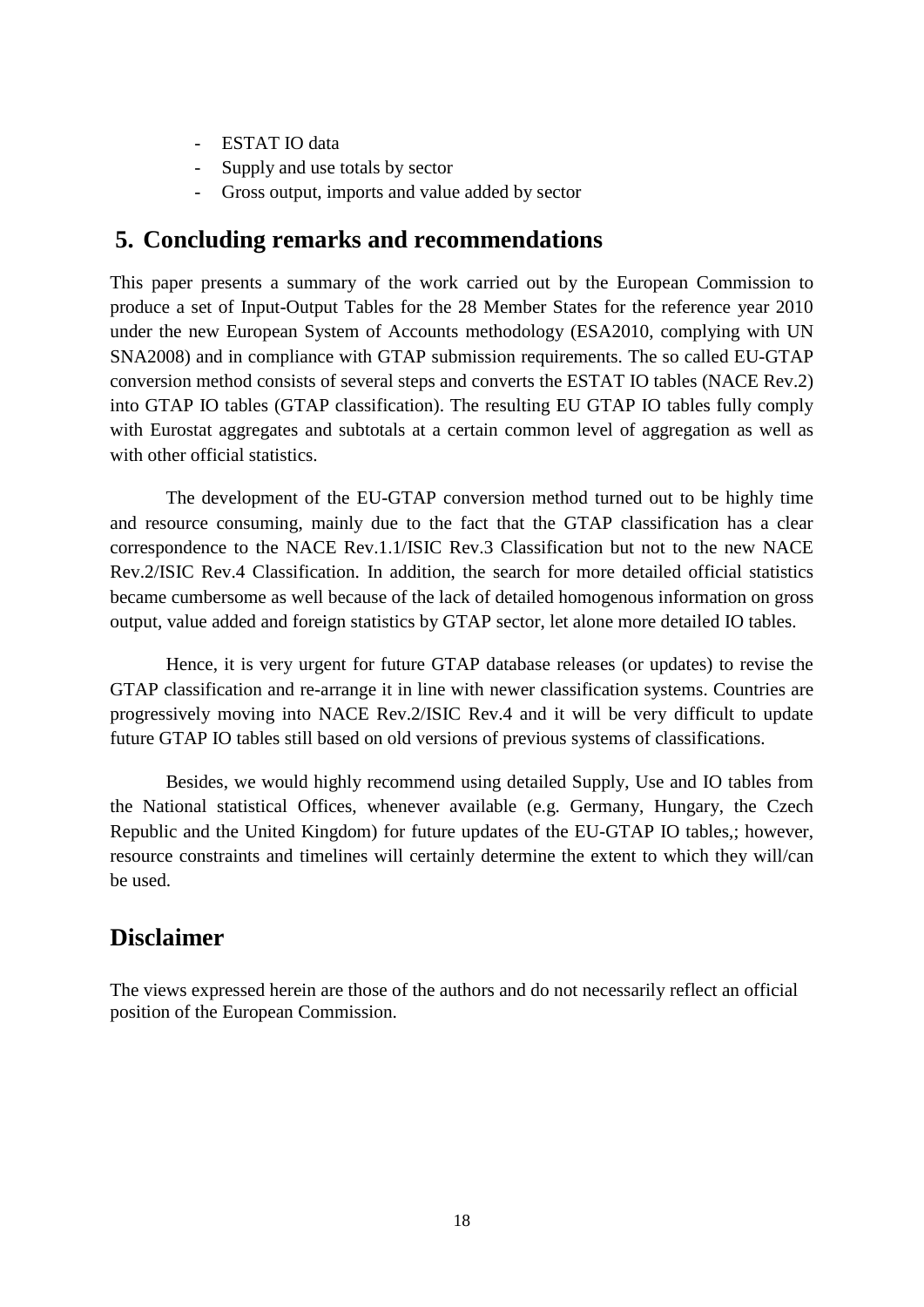## **References**

- European Commission (2012) EU SUGAR BALANCE SHEETS: Final production 2009/10, Final production 2010/11, Forecast 2011/12, Balance sheet 2009/10 to 2011/12 - Directorate General for Agriculture and Rural Development, Unit C5, Version: 22 January 2012.
- Eurostat (2008) *European Manual of Supply, Use and Input–Output Tables.Methodologies and Working Papers*. Luxembourg, Office for Official Publications of the European Communities.
- EPU-NTUA (2013) Assessment of Policy Impacts on Sustainability in Europe Baseline and exploratory scenarios, parameters and validation, Deliverable no.: D 4.1, Grant Agreement no.: 283121, Project Acronym: APRAISE, Theme: ENV.2011.4.2.1-1: Efficiency Assessment of Environmental Policy Tools Related to Sustainability.
- Friedlander, D. (1961) A technique for estimating contingency tables, given marginal totals and some supplemental data, Journal of the Royal Statistical Society, Series A, 124, pp. 412–420.
- Global Rice Science Partnership (2013)"Rice almanac", 4th edition, International Rice Research Institute.Los Baños (Philippines).
- Huff, K., McDougall, R. and Walmsley, T. (2000) "Contributing Input-Output Tables to the GTAP Data Base", GTAP Technical Paper, No.1. Release 4.2
- Matrix Insight Ltd (2013)"Economic analysis of the EU market of tobacco, nicotine and relatedproducts" - *Revised Final Report for the Executive Agency for Health and Consumers*(Specific Request EAHC/2011/Health/11 for under EAHC/2010/Health/01 Lot 2).
- Narayanan G., B.; Dimaranan, B.V. and McDougall, R.A. (2009) *Guide to the GTAP Data Base*Chapter 2. Centre for Global Trade Analysis, Purdue University.
- Rueda-Cantuche, J. M., Beutel, J., Remond-Tiedrez, I. and Amores, A. F. (2013) "Good practice guidelines in the estimation of use tables at basic prices and valuation matrices for multiregional input-output analysis", *Report to the European Commission's Joint Research Centre under the Contract Project: "European and Euro Area Time Series of Supply, Use and Input-Output Tables in NACE Rev.2, current and previous year prices (2000-2009)".*
- Rueda-Cantuche, J. M., Saveyn, B., Ferrari, E., Amores, A. F., Revesz, T., Mainar, A., Montinari, L. and Mraz, M. (2015) "Improving the EU Input-Output Database for Global Trade Analysis: the EU-GTAP Project", *Report from the European Commission's Joint Research Centre.*
- Zimmer, Y. (2013) "Isoglucose How significant is the threat to the EU sugar industry?" *Sugar Industry* 138 (12) p.770–777.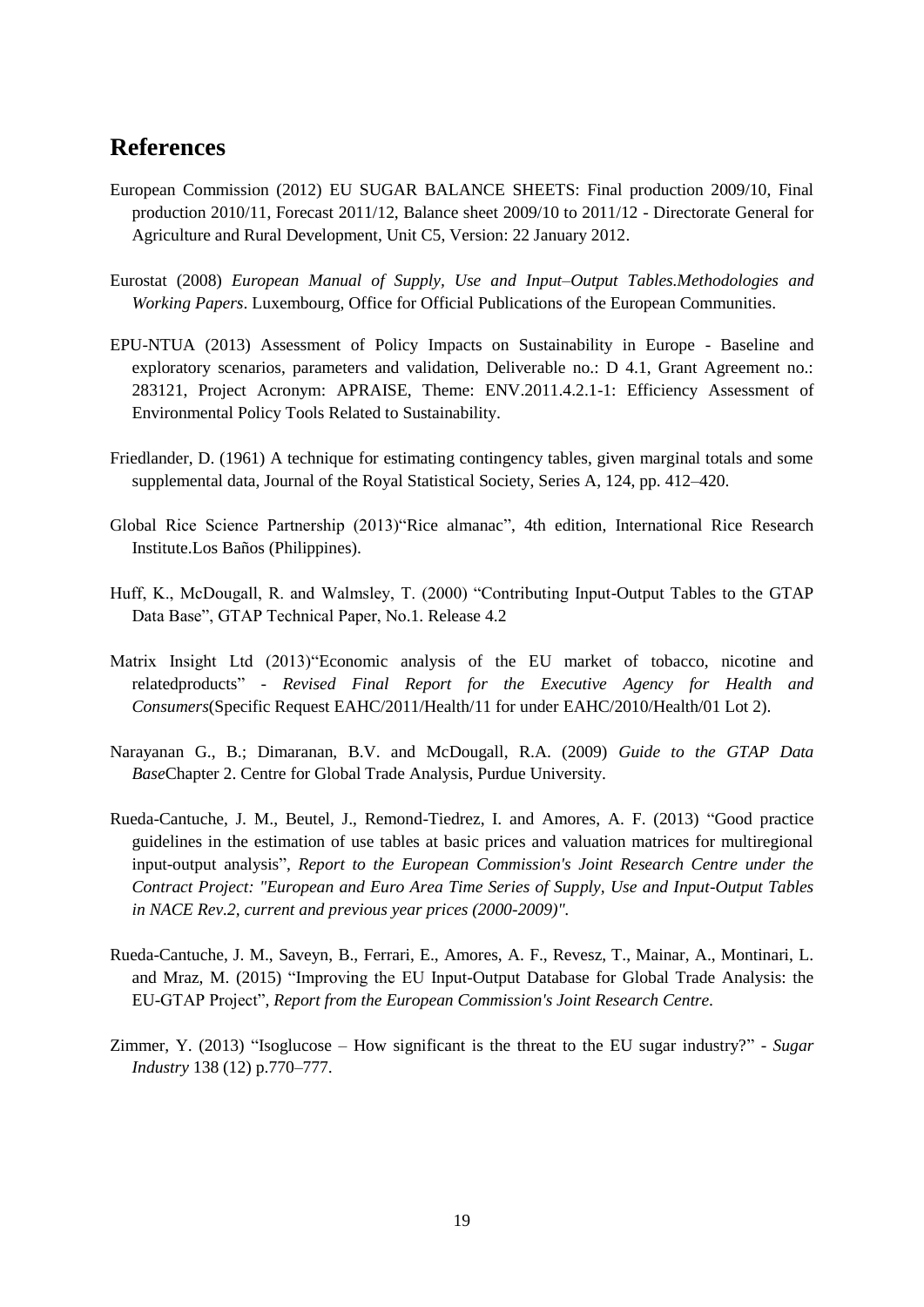# <span id="page-19-0"></span>**Appendix:**

# **1. Correspondence of the NACE Rev.2, IMC and GTAP sectors**

| <b>IMC</b><br>(GTAP<br>Profiled-<br>cleaned) | <b>NACE Rev.2</b><br>Codes | <b>GTAP</b><br>Code | <b>Description of GTAP sectors</b>   |
|----------------------------------------------|----------------------------|---------------------|--------------------------------------|
|                                              |                            | $1.$ pdr            | Paddy rice                           |
|                                              |                            | 2. wht              | Wheat                                |
|                                              | 01                         | 3. gro              | Cereal grains nec                    |
|                                              |                            | 4. $v_f$            | Vegetables fruit nuts                |
|                                              |                            | 5. osd              | Oil seeds                            |
| A <sub>01</sub>                              |                            | $6. c_b$            | Sugar cane sugar beet                |
|                                              |                            | 7. pfb              | Plant-based fibers                   |
|                                              |                            | 8. ocr              | Crops nec                            |
|                                              |                            | 9. ctl              | Bovine cattle sheep and goats horses |
|                                              |                            | 10. oap             | Animal products nec                  |
|                                              |                            | 11. rmk             | Raw milk                             |
|                                              |                            | 12. wol             | Wool silk-worm cocoons               |
| A02                                          | 02                         | 13. frs             | Forestry                             |
| A03                                          | 03                         | 14. fsh             | Fishing                              |
|                                              | 05,06,07,08,09             | 15. coa             | Coal                                 |
| <b>B05</b>                                   |                            | 16. oil             | <b>Oil</b>                           |
|                                              |                            | 17. gas             | Natural gas                          |
|                                              |                            | 18. omn             | Minerals nec                         |
|                                              | 10,11,12                   | 19. cmt             | Bovine meat products                 |
|                                              |                            | 20. omt             | Meat products nec                    |
|                                              |                            | 21. vol             | Vegetable oils and fats              |
|                                              |                            | 22. mil             | Dairy products                       |
| C10                                          |                            | 23. pcr             | Processed rice                       |
|                                              |                            | 24. sgr             | Sugar                                |
|                                              |                            | 25. ofd             | Food products nec                    |
|                                              |                            | $26. b_t$           | Beverages and tobacco products       |
|                                              | 13, 14, 15                 | 27. tex             | Textiles                             |
| C13                                          |                            | 28. wap             | Wearing apparel                      |
|                                              |                            | 29. lea             | Leather products                     |
| C16                                          | 16                         | 30. lum             | Wood products                        |
| C17, C18, J58, J59                           | 17,18,58, part of 59       | 31. ppp             | Paper products publishing            |
| C19                                          | 19                         | 32. $p_c$           | Petroleum coal products              |
| C20, C21, C22                                | 20,21,22                   | 33. crp             | Chemical rubber plastic products     |
| C <sub>23</sub>                              | 23                         | 34. nmm             | Mineral products nec                 |
| C <sub>24</sub>                              | 24                         | $35. i_s$           | Ferrous metals                       |
|                                              |                            | 36. nfm             | Metals nec                           |
| C <sub>25</sub>                              | 25                         | 37. fmp             | Metal products                       |
| C <sub>29</sub>                              | 29                         | 38. mvh             | Motor vehicles and parts             |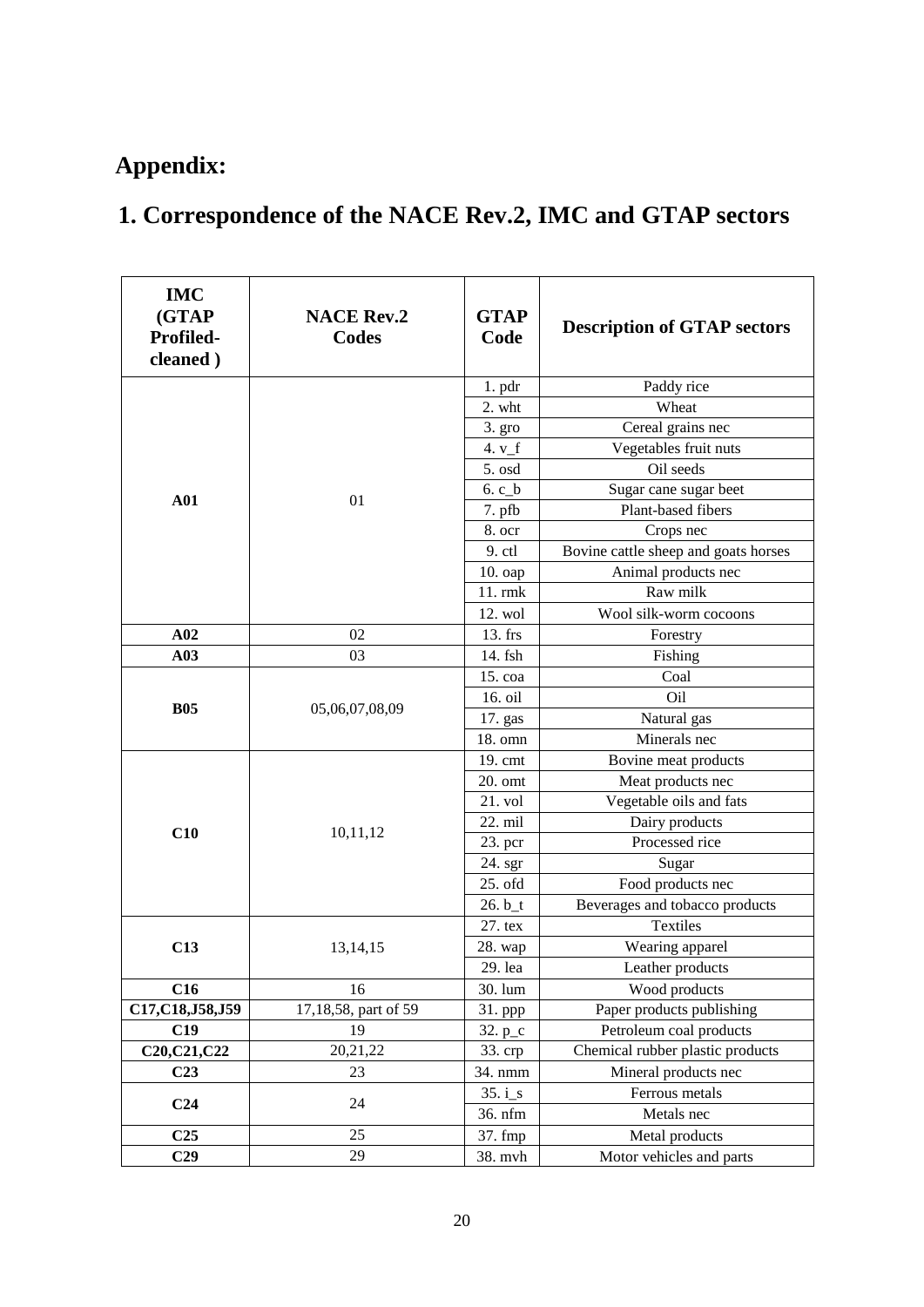| C30               | 30                                     | 39. otn   | Transport equipment nec                                  |
|-------------------|----------------------------------------|-----------|----------------------------------------------------------|
| C <sub>26</sub>   | 26                                     | $40.$ ele | Electronic equipment                                     |
| C27, C28, C33     | 27,28,33                               | $41.$ ome | Machinery and equipment nec                              |
| C <sub>31</sub>   | 31,32                                  | $42.$ omf | Manufactures nec                                         |
| D35               | 35                                     | 43. ely   | Electricity                                              |
|                   |                                        | 44. gdt   | Gas manufacture distribution                             |
| E36               | 36                                     | 45. wtr   | Water                                                    |
| <b>F41</b>        | 41,42,43                               | 46. cns   | Construction                                             |
| G, I55, S95       | 45, 46, 47, 55, 95                     | 47. trd   | Trade                                                    |
| H49, H52, N79     | 49,52,79                               | 48. otp   | Transport nec                                            |
| <b>H50</b>        | 50                                     | 49. wtp   | Water transport                                          |
| <b>H51</b>        | 51                                     | 50. atp   | Air transport                                            |
| H53, J61          | 53,61                                  | $51.$ cmn | Communication                                            |
| K64,K66           | 64,66                                  | 52. ofi   | Financial services nec                                   |
| K65               | 65                                     | 53. isr   | Insurance                                                |
| J62,L68,M,N\79    | 62, part of 68, 69, 70, 71, 72, 73, 74 | 54. obs   | Business services nec                                    |
| R, S96, T97, J59  | 90,91,92,93,96,97, part of 59          | 55. ros   | Recreational and other services                          |
| E37, O, P, Q, S94 | 37, 38, 39, 75, 84, 85, 86, 87, 88, 94 | 56. osg   | <b>Public Administration</b><br>Defense Education Health |
| <b>LIR</b>        | part of 68 (imputed rent)              | 57. dwe   | Dwellings                                                |

**Legend of the codes in the first column (based on NACE Rev.2 codes, see second column):** 

 $C10 = C10 + C11 + C12$  $C13 = C13 + C14 + C15$  $C31 = C31 + C32$  $E37 = E37 + E38 + E39$  $F41 = F41 + F42 + F43$  $G = G45+G46+G47$ M = M69+M70+M71+M72+M73+M74+M75 N79 = N76+N77+N78+N80+N81+N82  $Q = Q$ P=P85  $Q = Q86+Q87+Q88$  $R = R90+R91+R92+R93$